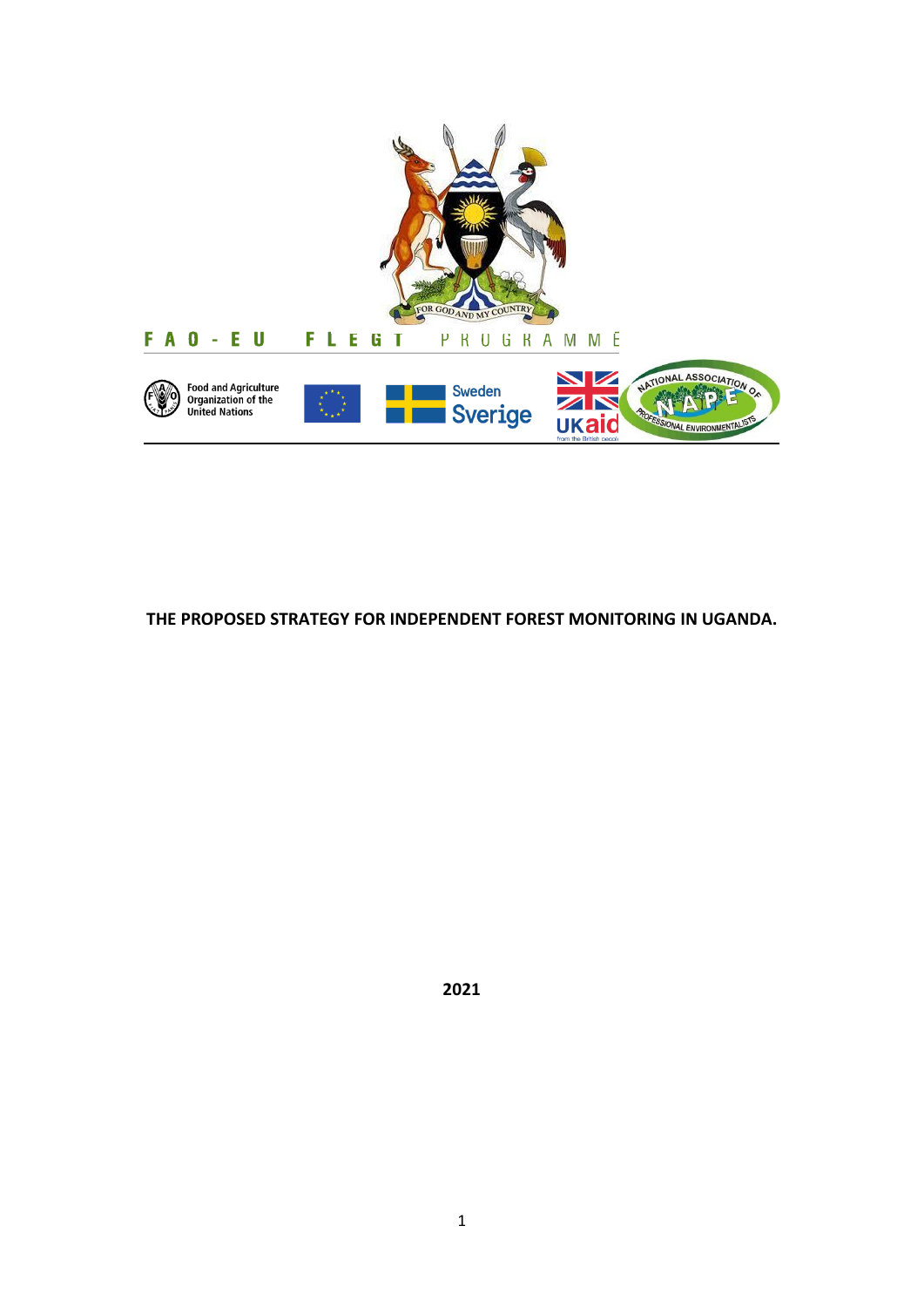## **ACRONYMS.**

| Civil Society Organizations.                                                                                                                                                              |
|-------------------------------------------------------------------------------------------------------------------------------------------------------------------------------------------|
| Collaborative Forest Management.                                                                                                                                                          |
| independent Forest Monitoring.                                                                                                                                                            |
| National Environment Management Authority.                                                                                                                                                |
| National Forestry Authority.                                                                                                                                                              |
| Ministry of water and Environment.                                                                                                                                                        |
| Uganda Wildlife Authority                                                                                                                                                                 |
| <b>District Forest Services.</b>                                                                                                                                                          |
| Information Education and communication materials.                                                                                                                                        |
| <b>Global Positioning System</b>                                                                                                                                                          |
| Community Based Organizations.                                                                                                                                                            |
| <b>National forest Plan</b>                                                                                                                                                               |
| European Union                                                                                                                                                                            |
| Food and agricultural organization                                                                                                                                                        |
| Memorandum of understanding.                                                                                                                                                              |
| Global position system.                                                                                                                                                                   |
| Uganda wildlife Authority.                                                                                                                                                                |
| 1. CSOs<br>2. CFMs<br>3. IFM<br>4. NEMA<br>5. NFA<br>6. MoWE<br>7. UWA<br>8. DFS<br>9. IEC<br>10. GPS<br>11. CBOs<br><b>12. NFP</b><br>13. EU<br>14. FAO<br>15. MOU<br>16. GPS<br>17. UWA |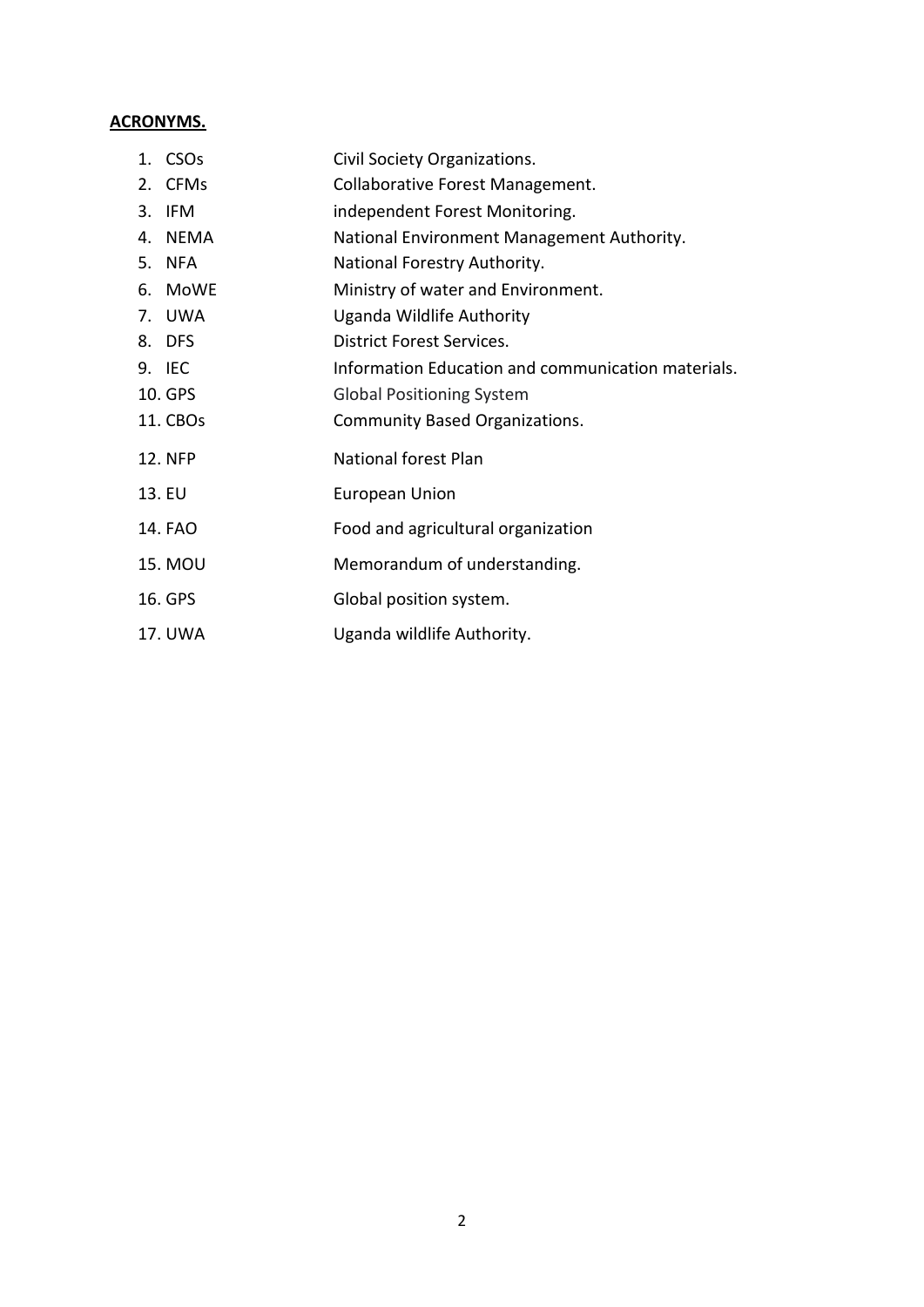## Contents

| 17.0 PROPOSED INTERVENTIONS, EXPECTED OUTPUTS / OUTCOMES AND PROPOSED BUDGET LINES 15 |  |
|---------------------------------------------------------------------------------------|--|
|                                                                                       |  |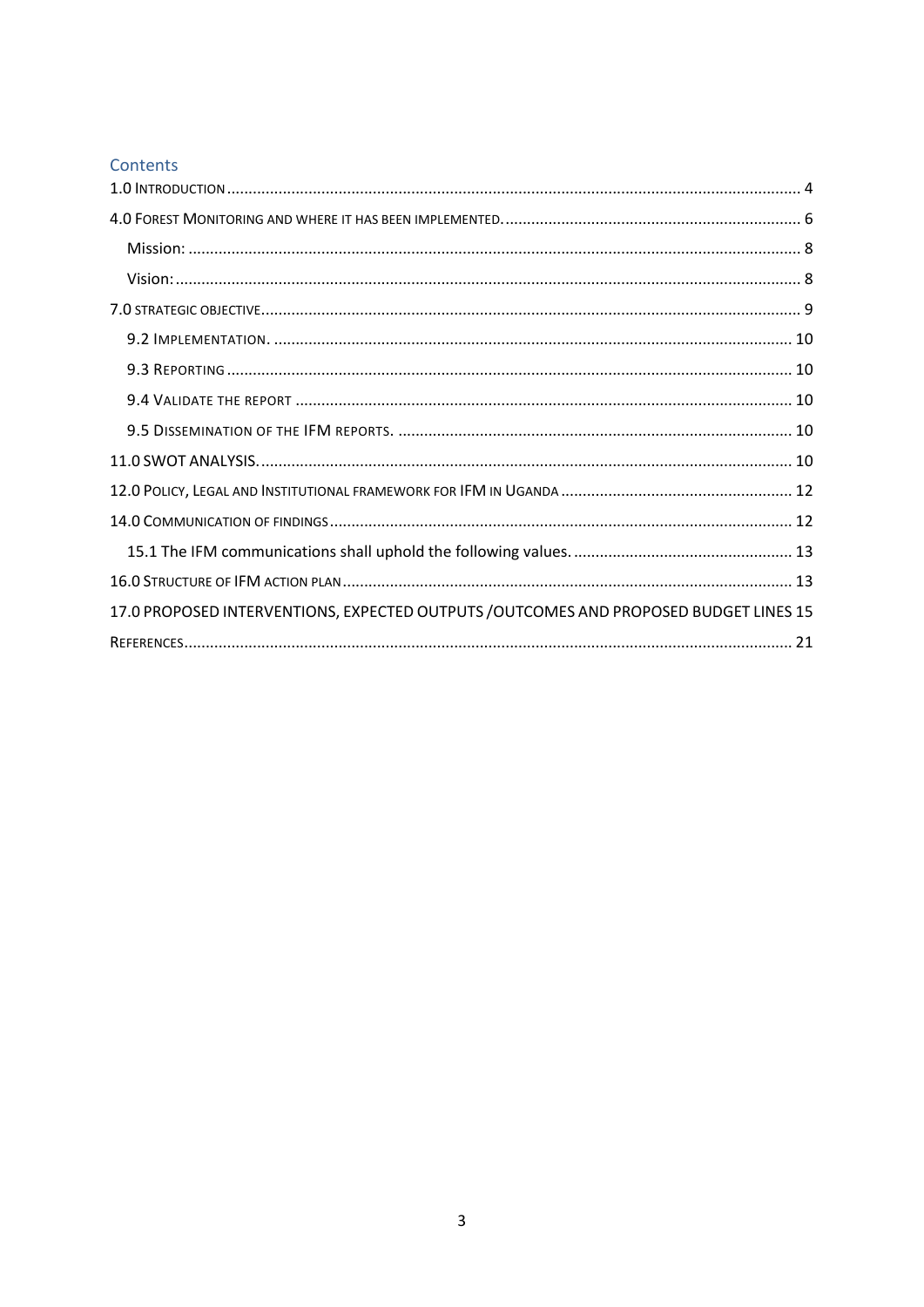#### <span id="page-3-0"></span>**1.0 INTRODUCTION**

The Government of Uganda, through the Ministry of Water and Environment, National Forestry Authority, with conservation-minded civil societies, steered by National Association of Professional Environmentalists (NAPE) has developed a strategy for implementing an Independent Forest Monitoring (IFM) system in Uganda. This document is the result of a project titled "Monitoring Ugandan Forests: increasing the role of civil society in fighting illegal logging in Uganda", implemented with the support of the Food and Agricultural Organization (FAO), the European Union (EU), the Swedish government and the UK Aid... The strategy is informed by inventory studies, conducted by NAPE and its partners in Kalinzu Kasyoha Kitomi and Bugoma central forest reserves. The strategy has also been benchmarked against best practices in the field and benefited from the support of Field Legal Advisory Group (FLAG), a Cameroon based non-profit organization with long standing experience in forest governance and independent forest monitoring.

The IFM strategy strongly advocates for strengthening the role of civil society in supporting more transparent and inclusive forest governance in Uganda through a robust, operational and shared independent forest monitoring mechanism.

Independent Forest Monitoring (IFM) is a process by which civil society and communities living in and around forest areas have the opportunity to monitor, document and report suspected illegalities in the management of forest resources and the governance of the sector (FAO-EU-FLEGT, 2020).

[IFM](https://www.google.com/search?q=what+is+independent+forest+monitoring+according+to+global+witness+&sxsrf=AOaemvL3x2pXLFgdE7iTFsv-ahmuKwiGow%3A1638189075283&ei=E8ikYYDSEIaXxc8PjYCYgAE&ved=0ahUKEwjAp6Dvyb30AhWGS_EDHQ0ABhAQ4dUDCA4&uact=5&oq=what+is+independent+forest+monitoring+according+to+global+witness+&gs_lcp=Cgdnd3Mtd2l6EAM6BwgjELACECc6BAgAEA06BAghEApKBAhBGABQAFjnlwJgiKECaARwAngDgAGsBIgBz54BkgELMi0yMi4zMi43LjGYAQCgAQHAAQE&sclient=gws-wiz)<sup>1</sup> refers to the use of an independent third party that, by agreement with state authorities, provides an assessment of legal compliance, and observation of and guidance on official forest law enforcement systems. (2005 Global Witness)

### **2.0 SITUATIONAL ANALYSIS**

Through field missions that were conducted in Kalinzu Kasyoha-Kitomi Maramagambo and Bugoma central forest reserve, it was established that there is consistent illegal logging by timber dealers. Other illegalities included illegal charcoal burning and firewood harvesting, unauthorized hunting, mineral prospecting and sand mining. Perpetrators of illegal activities included members of communities living close to forest reserves, some leaders, some members of the business community the and forest products consumers in urban centers beyond the reserves.

1 1

https://www.google.com/search?q=what+is+independent+forest+monitoring+according+to+global+witness+& sxsrf=AOaemvL3x2pXLFgdE7iTFsv-

ahmuKwiGow%3A1638189075283&ei=E8ikYYDSEIaXxc8PjYCYgAE&ved=0ahUKEwjAp6Dvyb30AhWGS\_EDHQ0A BhAQ4dUDCA4&uact=5&oq=what+is+independent+forest+monitoring+according+to+global+witness+&gs\_lcp= Cgdnd3Mtd2l6EAM6BwgjELACECc6BAgAEA06BAghEApKBAhBGABQAFjnlwJgiKECaARwAngDgAGsBIgBz54BkgEL Mi0yMi4zMi43LjGYAQCgAQHAAQE&sclient=gws-wiz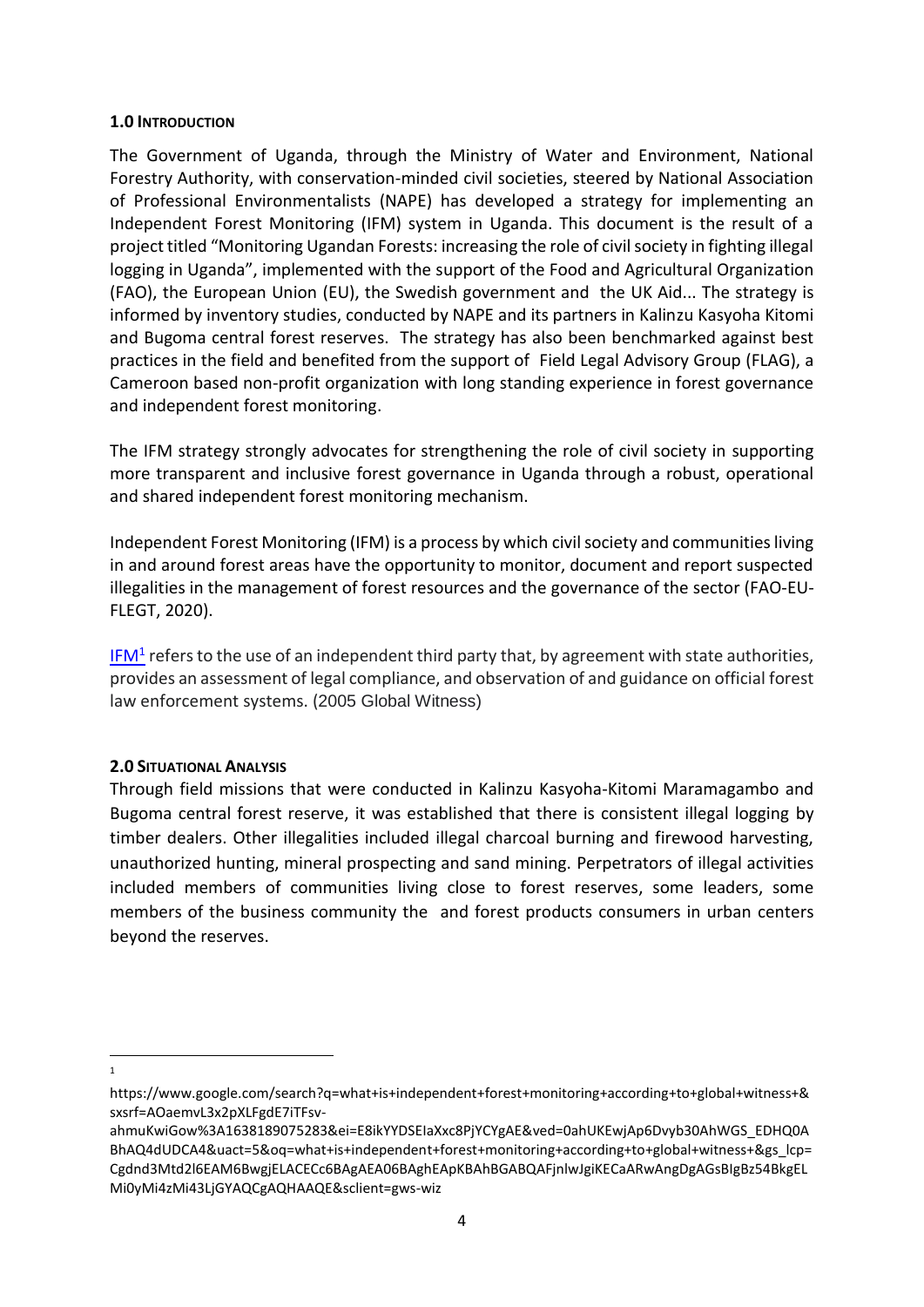The IFM field mission also established that some government officials were involved in illegal forest activities. Forest encroachment came out as a threat to forest protection and a thorny issue for NFA, DFS, and CFMs, JLOS, and cultural institutions.

### **3.0 JUSTIFICATION FOR INDEPENDENT FOREST MONITORING STRATEGY.**

According to the state of Ugandans report 2016 by the Ministry of Water and Environment, Overall, the country has been losing on average 122,000 ha/year of forest every year from 1990-2015. Recently, there is an emerging threat of plantation farming, especially sugarcane expansion into forest habitats, undermining forest protection (NEMA, 2020). In the buffer zones of the forests, there is a rapid increase in population hence posing a threat to forest encroachment. At National and Local government levels, there is limited capacity with respect to human resources, logistics, and financial resources to implement monitoring of wide coverage of forests.

Trade in illegal timber is one of the major causes of rampant deforestation and forest degradation through illegal logging. The illegal timber market remains largely undocumented because it is mainly done informally (NFP, 2013) especially for native species. It is estimated that Uganda lost over 138 billion Uganda shillings to illicit timber trade in the last 6 years (World Wide Fund for Nature, 2020), Forests contribute to national development by supporting the construction industry.

This IFM strategy has been developed to ensure that the protective and productive values are not lost. Forests provide essential products and services for sustainable development, mitigation of climate change vagaries, a green economy, and poverty eradication globally. Forestry contributes a lot to the livelihood of the majority of Ugandans, mostly in the informal economy through the sale of firewood, charcoal, furniture, craft materials, fruits, seedlings, herbs, and honey [National Forest Plan (NFP) 2013]. Forests are key land ecosystems ensuring the preservation of biodiversity and providing carbon sink.

IFM plays an essential role in ensuring that forest products getting into supply chains comply with the legal requirements in respective countries. Forest monitoring in Uganda, has been dominated by mandated agencies notably National Forest Authority (NFA), Uganda Wildlife Authority (UWA) National Environmental Management -NEMA but with limited role of actors such as Civil Society Organizations, Research agencies, Academia and Communities.

It is apparent that government institutions responsible for forest protection deserve backup from other partners in the conservation sector in order to improve forest monitoring and prevention of degradation.

Unsatisfactory Forest Law Enforcement, Governance and Trade, and institutional shortcomings have been noted among the causes of wanting performance of the forestry sector. These include flouting of policies, laws, plans, inadequate stakeholder participation in the implementation of the National Forestry Programme, and little attention given to natural forest management (NFP, 2013).

A pilot diagnostic IFM field was conducted in and around Bugoma forest in 2021 by NAPE and partner CSOs. During the mission, the respondent local communities and CBOs leaders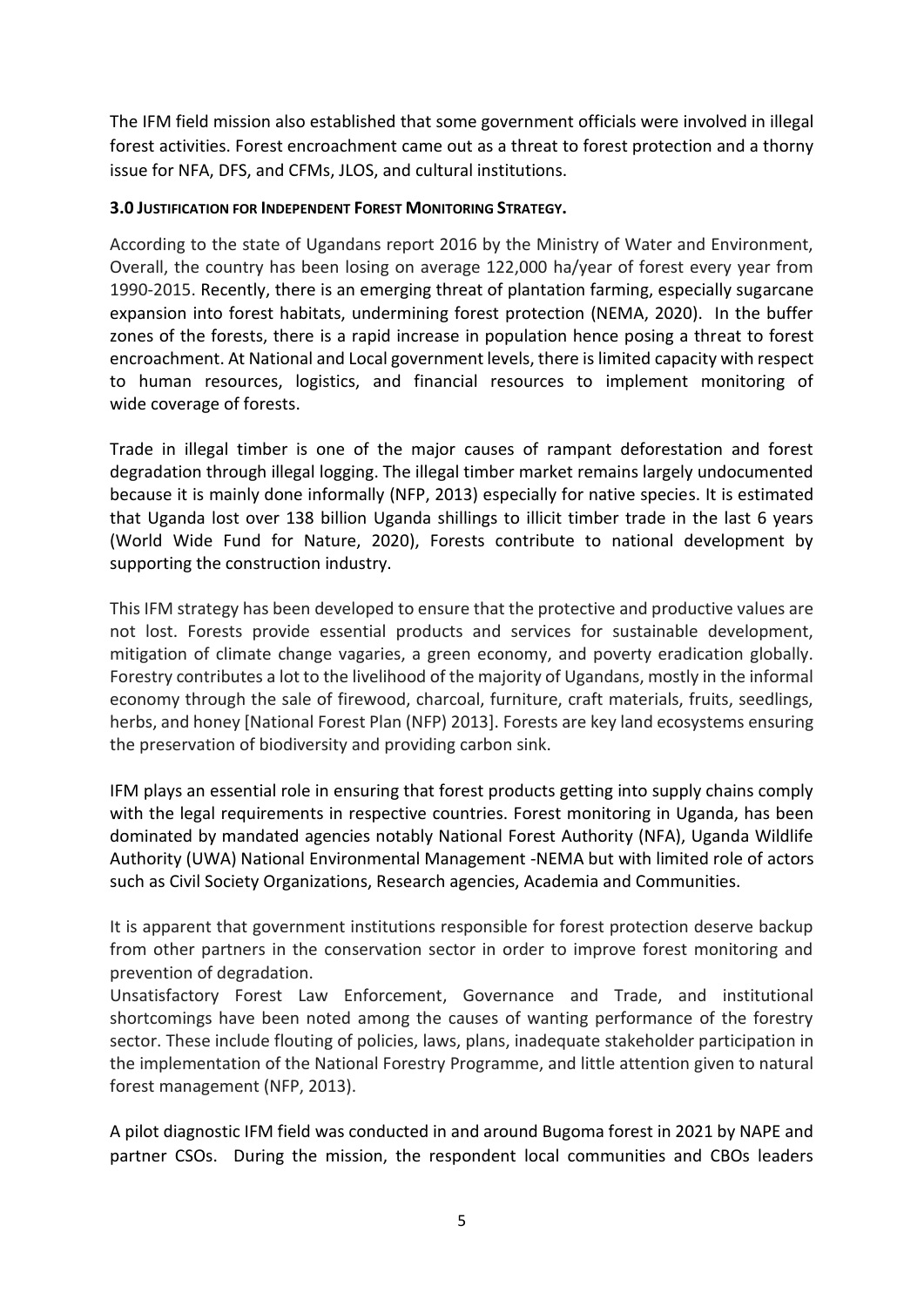fronted a need for training on forest ecosystems, forest valuation, how they can invest in the forest (as part of collaborative forest management with NFA) and paralegal knowledge.

In view of the emerging threats, complexities and challenges in enforcing forest protection by mandated institutions, it is now a reality that forest habitats need to be monitored not only by government agencies but also through "**increasing the role of civil society in fighting illegal logging''** and other players to avoid environmental disasters that may be caused by climate change effects.

The Independent forest monitoring mechanism is a powerful strategy that could improve forest monitoring and prevent habitat degradation and encroachment.

### <span id="page-5-0"></span>**4.0 FOREST MONITORING AND WHERE IT HAS BEEN IMPLEMENTED.**

Forest monitoring in Uganda is currently done by the mandated government institutions namely: National Forest Authority (NFA) for central forest reserves, District forest services (DFS) for local forests, and the Uganda Wildlife Authority (UWA) where some forests were gazetted as national parks albeit for stricter conservation.

It has also been done by conservation focused NGOs like National Association of Professional environmentalists (NAPE), World Wide Fund for nature (WWF), Jane Goodall Institute, Nature Uganda, FFI, IUCN, Water and Environment Media Network Uganda (WEMNET), Ngamba Chimpanzee sanctuary and Conservation Trust, research institutes and ECOTRUST, CARE Uganda, Anti-corruption coalition Uganda (ACCU) Makerere University, Tree Adoption Uganda TAU), Pro-biodiversity conservationists in Uganda, among others, which have built capacity, conducted research, monitoring, and supported community livelihoods in forest protection.

Forest monitoring by government institutions is supplemented by conservation partners with strategic and practical interests in forest protection. Such partners must adhere to government guidance and terms of reference.

There is an adhoc forest monitoring by Civil Society Organizations and research organizations independent of government institutions. There are limited formal recognized institutional efforts of civil society and community-based organizations in monitoring forest resources under collaborative forest management.

Notable success of independent forest monitoring mechanisms has been recorded with CARE International in Uganda in a project dubbed "*supporting the implementation of Forest Resources Sector Transparency (FOREST) Programme (2013*). This was implemented at National level and in districts of the Albertine Region purposely to increase civil society participation in advocating for increased transparency, accountability and responsiveness in forest governance for the benefit of poor Ugandan citizens". This programme was mainly implemented through six partners who included CSOs, the Media, Local Governments, NFA and Ministry of Water and Environment. The programme contributed to increased levels of awareness and knowledge of forest policies and laws among community members from 35% to 93% representing an increment of 58%. There is improvement in the implementation of forest laws reflected in the reduction of illegal forest resource extraction from 90% in 2014 to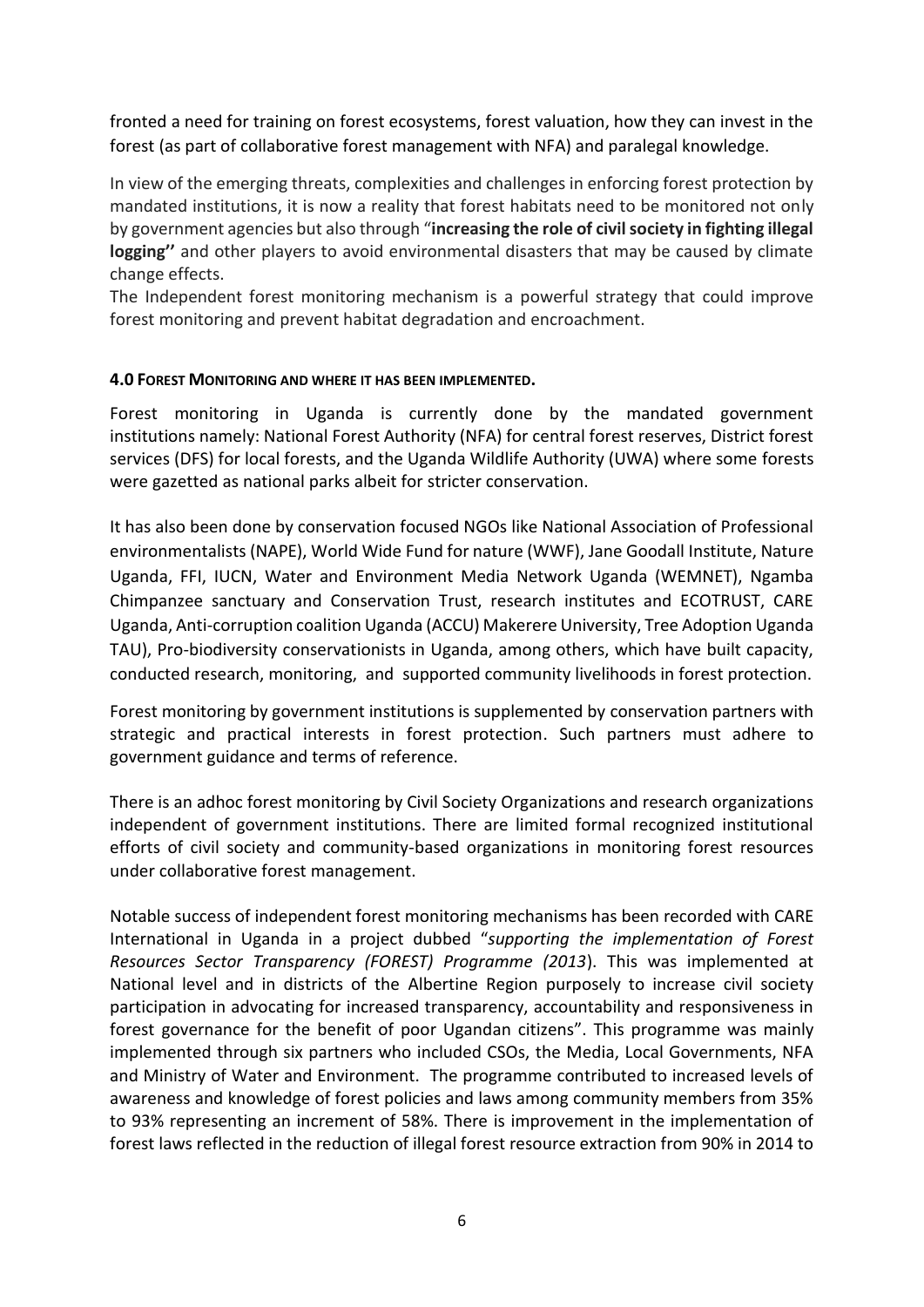28.2% in *2017 (Impact Study for the Forest Resources Sector Transparency Program of Care International in Uganda 2013).*

Other related forest monitoring activities have been implemented by Nature Uganda, Jane Goodall Institute, NAPE, and World Wide Fund for nature (WWF), Environmental Conservation Trust (ECOTRUST) among others. In Africa IFM has had great success in Cameroon where it has been implemented by FLAG, Global Witness between 2000 and 2005.

Auxiliary to that, IFM has been successfully executed in Indonesia by Independent Forest Monitoring Network, Jurnal Celebes, PPLH Mangkubumi, World Resource Institute Indonesia, and Komunitas Konservasi Indonesia Warsi, Cambodia, Honduras and Nicaragua.

If well implemented, IFM can enhance transparency, improve law enforcement (in Cameroon the number of legal cases and prosecutions increased) and increased revenue from forest estates (Global Witness). Local communities and civil society institutions stopped the conversion of forest into a palm oil plantation using the IFM strategy in Cameroon.

#### **5.0 FOREST MONITORING IN UGANDA AND THE NEED FOR IFM.**

The National Forestry Authority (NFA) operates a daily monitoring schedule in all forest reserves under her mandate supported by key community members under collaborative forest management (CFM).

The structure of the monitoring system by NFA starts at the lowest unit of supervision headed by a forest supervisor who deploys patrol men to monitor the forest either on suspicion of possible illegal activity or as a daily routine as guided by the law. Emphasis is on forest encroachment, boundary interference, illegal logging, mining (sand, stone, marrum and minerals), charcoal burning, grazing, illegal firewood harvesting, trespass, poaching, cultivation and any other form of illegal activity

In addition to the patrols, the unit supervisors have a secret informer system consisting of community members who alert NFA staff of a suspect possible illegal activity in the reserve. The supervisor is expected to rapidly process the information confidentially and act accordingly.

At NFA headquarters, there is a remote sensing and geographic information system (*GIS*) system that creates, manages, analyzes, and maps all types of data. *GIS* connects data to a map by looking at the latest satellite images and sending information to the operation levels for verification and action.

Albeit, NFA forest monitoring system has achieved a lot, there is an ardent need for complementary support from other non-state actors to strengthen forest monitoring. Whereas District Forest Services (DFS) have played a pivotal role to monitor and intercept transportation of illegal timber and other forest products the support of Independent forest monitors will strengthen this effort.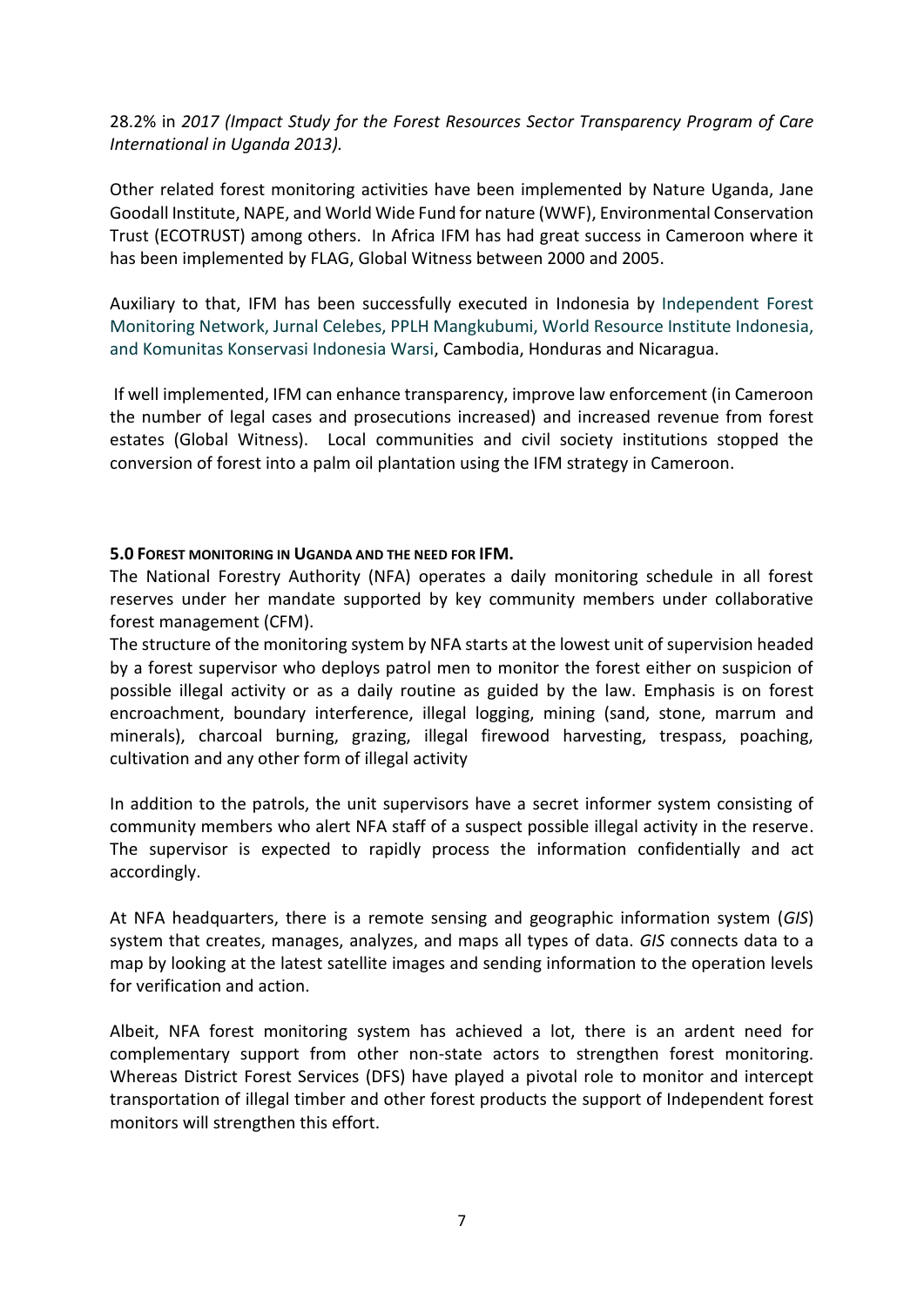Noting the level of forest degradation, and challenges facing the forest sector, there is a need for strategic partners in the civil society who have similar interests as Uganda's mandated authorities of forest management to join efforts formally to boost good forest governance and protection.

The experiences from conversion of forests to Oil palm estates in Kalangala, encroachment in Mabira and Kasyoha-Kitomi besides the 'unclear loss of forest land to sugarcane growing in Bugoma' are pointers to the great need for concerted efforts.

During the IFM pilot in Uganda conducted by NAPE and partners in 2021, it was discovered that NFA can better manage Uganda's forest if it's complemented by other non-state actors. NFA is faced with low staffing levels, inadequate logistic supplies causing delays in taking action when needed, overwhelmed by unauthorized public entry into forest reserves and illegal forest harvesting that most times goes undetected.

IFM is applicable where illegality is significant and the will for reform is low. IFM boosts transparency and authoritative assessment of whether governance targets are actually being met (Brack and Leger, 2013).

### **6.0 STRATEGIC FRAMEWORK**

This strategic framework describes the direction of how the IFM strategy will be implemented in a bid to eliminate illegal logging activities in Ugandan forests and achieve the overall project goal.

#### <span id="page-7-0"></span>**Mission:**

A robust independent network of CSO's monitoring illegal forest logging activities in Uganda.

#### <span id="page-7-1"></span>**Vision:**

To be a leading network of conservation based civil society organizations Conserving Uganda's forests for sustainable development.

#### **Core Values**

**Inclusiveness:** engaging IFM processes that do not prevent groups and individuals from participation (leaving no one behind in IFM processes).

**Fairness:** ensuring that processes are procedural and distributive.

**Robustness:** the processes of IFM should be comprehensive

**Transparency and accountability**: ensuring that there is free information sharing and reporting and to be held accountable for whatever actions.

**Ethical:** behaving right in the moral sense - truthful, fair, and honest.

**Professionalism**: which means individual's adherence to IFM on a set of standards, code of conduct or collection of qualities that characterize accepted practice within.

**Team work**: collaborating and working together toward a common goal.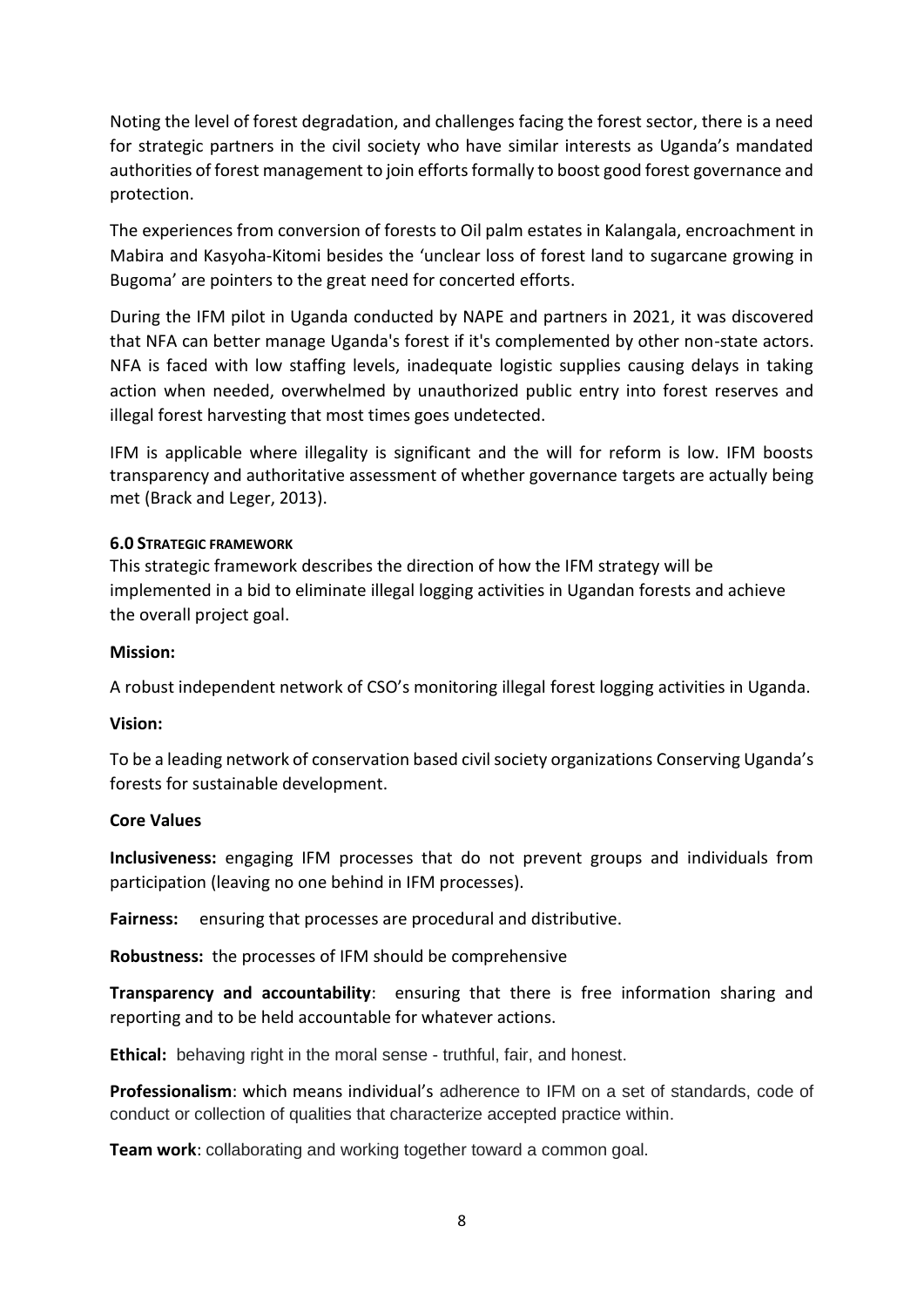### <span id="page-8-0"></span>**7.0 STRATEGIC OBJECTIVE.**

To enhance good forest monitoring, the conservation of forest resources and the environment in general.

## **7.1 SPECIFIC OBJECTIVES OF IFM.**

- To enhance the capacity of communities, local administration and CSOs on forests laws, IFM surveillance skills and reporting mechanisms of illegal forest logging by 2023.
- To conduct field missions that monitor compliance of policies, laws and regulations by 2027
- To enhance CSO's reporting on non- compliance to existing laws and regulations to policy and decision makers in forest governance by 2030.
- To increase information sharing and transparency among key stakeholders in forest management by 2030.
- To influence policy reviews through advocacy processes
- To influence the development of conflict resolution mechanisms
- To provide support to litigation of illegal forest cases in courts of law

### **8.0 UGANDA'S PREPAREDNESS FOR IFM**

In preparation for Independent Forest monitoring, trainings for selected conservation minded Civil Society Organizations were conducted by Field Legality Advisory Group (FLAG) a Cameroon based non-profit organization. The training focused on principles, methods and procedures of implementing Independent Forest Monitoring (IFM).

Subsequently a pilot IFM field Mission for participants was conducted in and around Bugoma central forest reserve. This was aimed at documenting the illegalities and also capacitating key CSOs to undertake future IFM.

There are several partners in Uganda involved in forest monitoring such as the mandated forest agencies, collaborative CSOs, DFS, CFMs, these are a clear manifestation of Uganda's readiness to implement IFM.

Although IFM is a government project, the willingness of civil society and communities to learn, plan, implement and monitor forests is a good indicator that the country is prepared for the Independent forest monitoring procedure.

### **9.0 PROCESS FOR THE IMPLEMENTATION OF THE IFM STRATEGY**

The elaborate process of implementation of the IFM strategy entails; preparation and planning, implementation depending on the agreed theme, validation, reporting and publication.

### **9.1 PREPARATION AND PLANNING.**

In preparation you identify the partners, tools and logistics.

- Determine the IFM theme,
- Clearly specify the mission
- Identify the human resource needed including adolescent girls and young women
- Prepare the necessary equipment.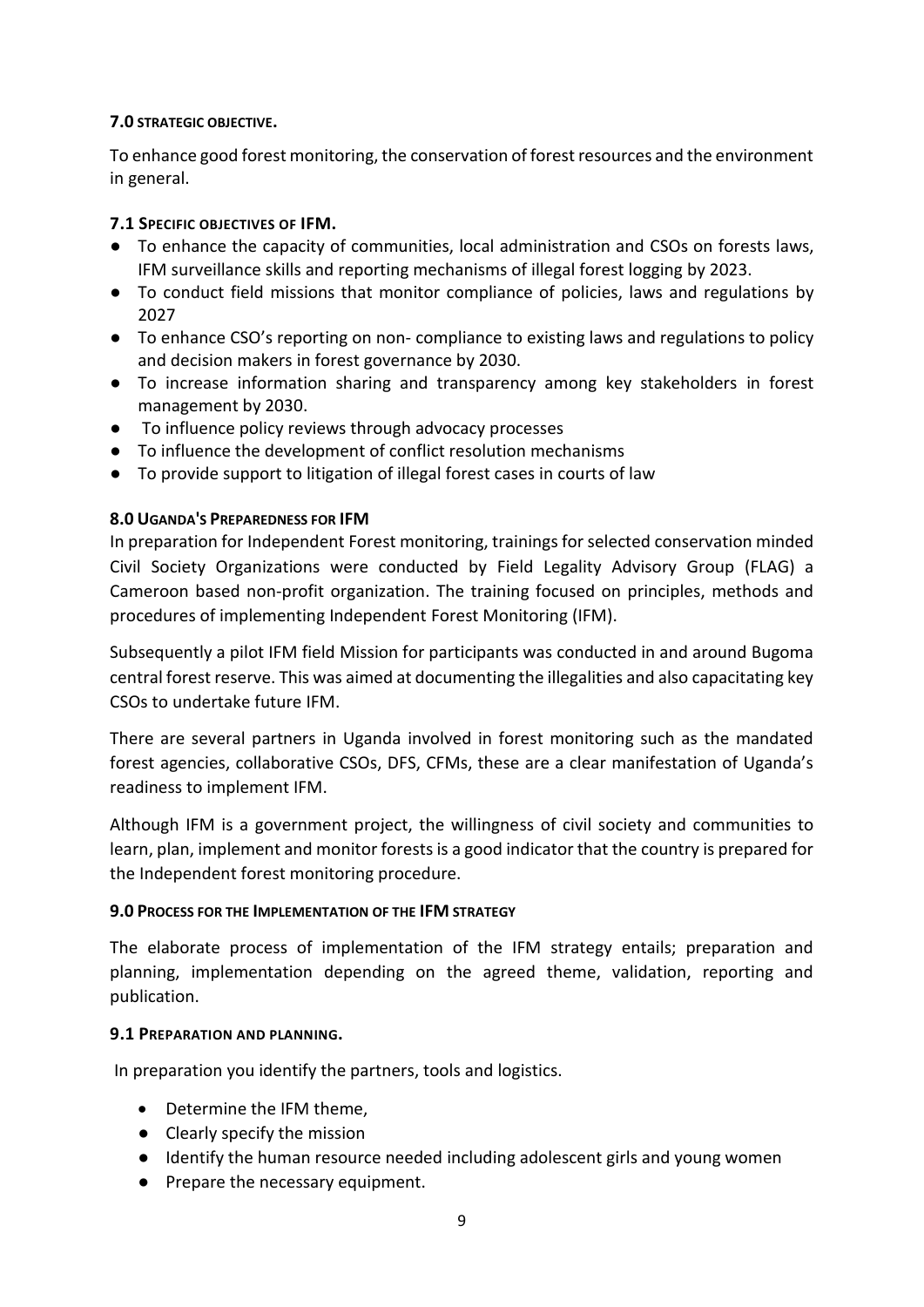- Secure permits and authorization
- Conduct a baseline and an inventory.
- Plan on the implementation of the IFM; that is to spell out the activities, objectives, and key outputs, method of implementation, expected output, time frame and means of verification.

### <span id="page-9-0"></span>**9.2 IMPLEMENTATION.**

IFM ought to be implemented in accordance with the laws, regulations, code of ethics, requirements and other forms of authorization.

### <span id="page-9-1"></span>**9.3 REPORTING**

Upon completion of the IFM mission, the implementing party shall write a professional report depicting the findings of the IFM mission in line with the IFM reporting template. (**See Annex 2)**

### <span id="page-9-2"></span>**9.4 VALIDATE THE REPORT**

The IFM mission report shall be validated in conformity with the set IFM principles. The IFM mission report shall be subjected to at least one validation meeting involving the participating stakeholders. This helps to ensure that it is free of errors.

### <span id="page-9-3"></span>**9.5 DISSEMINATION OF THE IFM REPORTS.**

The IFM report shall be shared among all the partnering civil societies, development partners, community members, mandated institutions for example Food Agriculture Organization (FAO), European Union (EU), Ministry of Water and Environment, National Forestry Authority (NFA), DFS, FSSD, and Natural Resource Committee of parliament and other relevant stakeholders.

#### **10.0 COMPOSITION OF IFM FIELD TEAM**.

The field team shall be comprised of environmentalists, Legal advisors, Foresters, Sociologists, Media, among others taking into account inclusiveness. These shall be drawn from lawfully recognized conservation focused NGOS and CBOs, right thinking members of the community, technical staff from government ministries, departments and agencies.

For formal arrangements, there shall be a memorandum of understanding between NFA and the IFM implementing non-state actors clearly stating the roles and obligations of each party implementing the IFM.

### <span id="page-9-4"></span>**11.0 SWOT ANALYSIS.**

The Independent forest monitoring mechanism in Uganda will take advantage of the existing achievements, strengths and opportunities in the forest sector as outlined in **Table 1 below.**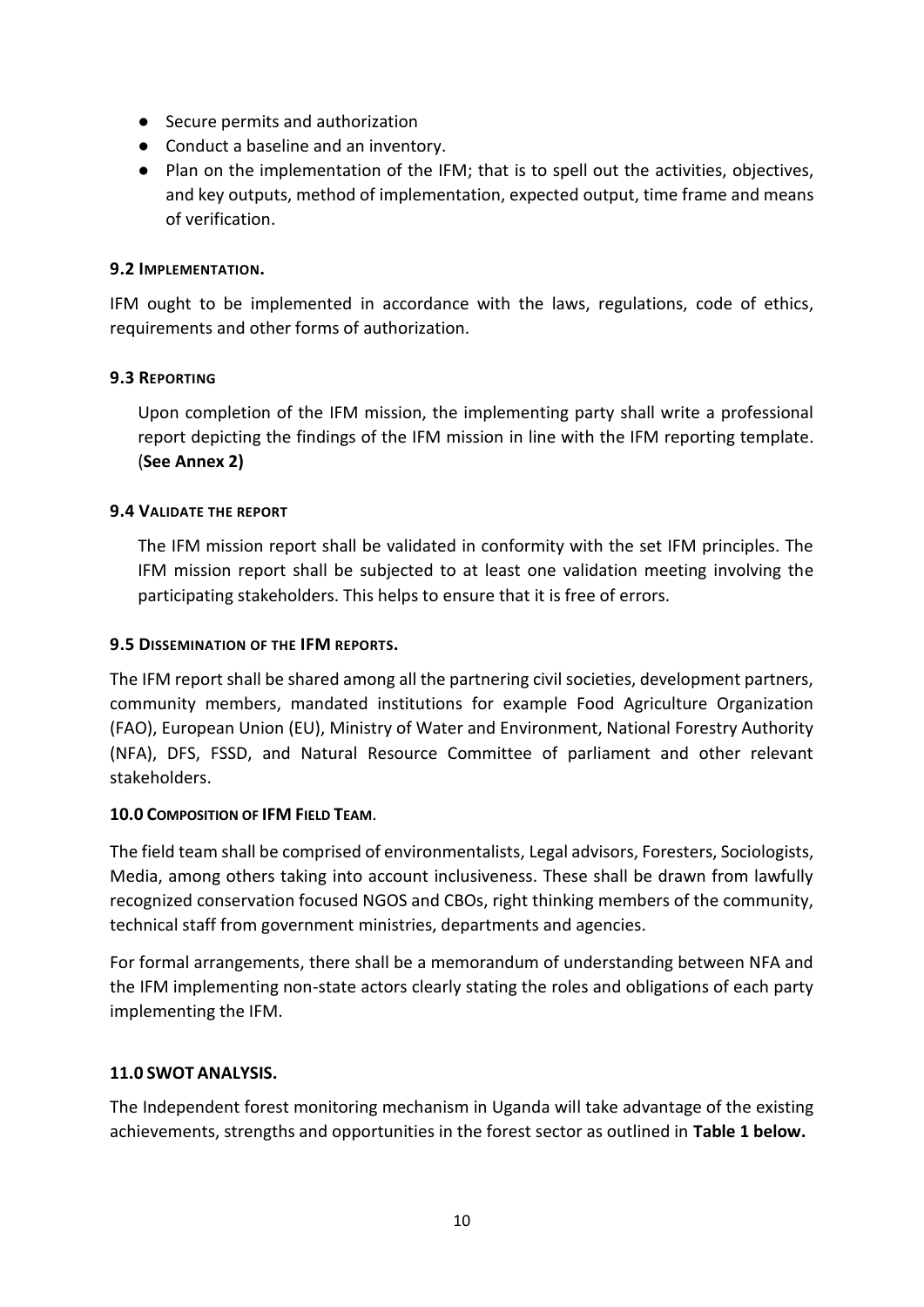| <b>STRENGTHS</b>                                                                                                                                                                                                                                                                                                                                                                                                                                                                                                                                                                                                                                                                                                                                                                                                                                                                                                                                                                                                                                                                                                                                                    | <b>WEAKNESSESS</b>                                                                                                                                                                                                                                                                                                                                                                                                                                                                                                                                                                                                                        | <b>OPPOTUNITIES</b>                                                                                                                                                                                                                                                                                                                                                                                                                                                                                                                                                                                                                                                                   | <b>THREATS</b>                                                                                                                                                                                                                                                                                                                                                                                                                                                                                                                                                                                                                                                 |
|---------------------------------------------------------------------------------------------------------------------------------------------------------------------------------------------------------------------------------------------------------------------------------------------------------------------------------------------------------------------------------------------------------------------------------------------------------------------------------------------------------------------------------------------------------------------------------------------------------------------------------------------------------------------------------------------------------------------------------------------------------------------------------------------------------------------------------------------------------------------------------------------------------------------------------------------------------------------------------------------------------------------------------------------------------------------------------------------------------------------------------------------------------------------|-------------------------------------------------------------------------------------------------------------------------------------------------------------------------------------------------------------------------------------------------------------------------------------------------------------------------------------------------------------------------------------------------------------------------------------------------------------------------------------------------------------------------------------------------------------------------------------------------------------------------------------------|---------------------------------------------------------------------------------------------------------------------------------------------------------------------------------------------------------------------------------------------------------------------------------------------------------------------------------------------------------------------------------------------------------------------------------------------------------------------------------------------------------------------------------------------------------------------------------------------------------------------------------------------------------------------------------------|----------------------------------------------------------------------------------------------------------------------------------------------------------------------------------------------------------------------------------------------------------------------------------------------------------------------------------------------------------------------------------------------------------------------------------------------------------------------------------------------------------------------------------------------------------------------------------------------------------------------------------------------------------------|
| ● Existence of Collaborative Forest<br>Management Groups (CFM) that<br>have some degree of knowledge and<br>skills to provide real time alerts, can<br>be enjoined in joint field missions<br>and can gather evidence of<br>perpetrators of illegal logging<br>as<br>provided for in the Forest and Tree<br>Planting Act, 2003 (A briefing paper by<br>the Ecological Trends Alliance and<br>IUCN NL, 2020). A total of 67 CFM<br>agreements had been signed with<br>NFA, covering around 85,000<br>hectares.<br>• Existence of active strategic partners<br>in conservation can contribute<br>human and financial resources for<br>example, FAO, NFA, Oxfam, UWA,<br>DFS etc.<br>• Existence of Eco friendly investments<br>in forests can provide alerts and<br>information on illegal<br>logging<br>activities E.g. Eco Lodges.<br>• Already existing collaborations with<br>CSO's that have strong networks to<br>engage in monitoring illegal forest<br>activities.<br>qualified<br>$\bullet$ Existence<br>0f<br>and<br>experienced CSO staff ready to<br>undertake IFM.<br>• Engagement of CSOs with proven<br>ability to<br>lobby and mobilize<br>resources. | • Lack of access to state of<br>the<br>art<br>monitoring<br>equipment<br>obtain<br>to<br>timely alerts for IFM<br>implementers<br><b>GPS</b><br>e.g.<br>Machines,<br>Cameras,<br>Trackers, drones etc.<br>· Inadequate budgets to<br>finance field<br>missions,<br>procurement<br><sub>of</sub><br>equipment,<br>capacity<br>building<br>and<br>enhancement, provision of<br>support to<br>recurrent<br>expenditures,<br>and<br>dissemination<br>engagements.<br>• Bureaucratic tendencies of<br>some CSO's.<br>• Limited legal knowledge<br>about natural resources<br>management among some<br>leaders<br>communities,<br>among others. | • The existence of management plans,<br>policies that provide for<br>and<br>partnerships on forest protection<br>including community involvement in<br>forest management activities (Uganda<br>Forestry Policy, 2001).<br>. There are laws designated for<br>monitoring forests (Article 254 of the<br>1995 Constitution of Uganda, National<br>Forestry and Tree Planting Act Section<br>15 and 28).<br>• The on-going review of the National<br>forestry and tree planting act (2003) is<br>a window for incorporating the IFM<br>mechanism.<br>• The need to reinforce NFA staffing and<br>funding presents a need for IFM.<br>• Committed<br>local<br>government<br>leadership.th | • Short life span of projects with limited follow up to<br>realize tangible outcomes.<br>• The ongoing restructuring of government agencies<br>including NFA can interfere with the already existing<br>working relationships.<br>• The legal provisions for collaborative forest monitoring<br>in the National Forestry and Tree Planting Act are not<br>explicit.<br>• Limited cooperation and coordination of local<br>government and NFA as well as the Private forest<br>actors<br>• Absence of specialized environmental courts, lenient<br>penalties on forest offenders and delays to adjudicate<br>forestry and other natural resource related cases. |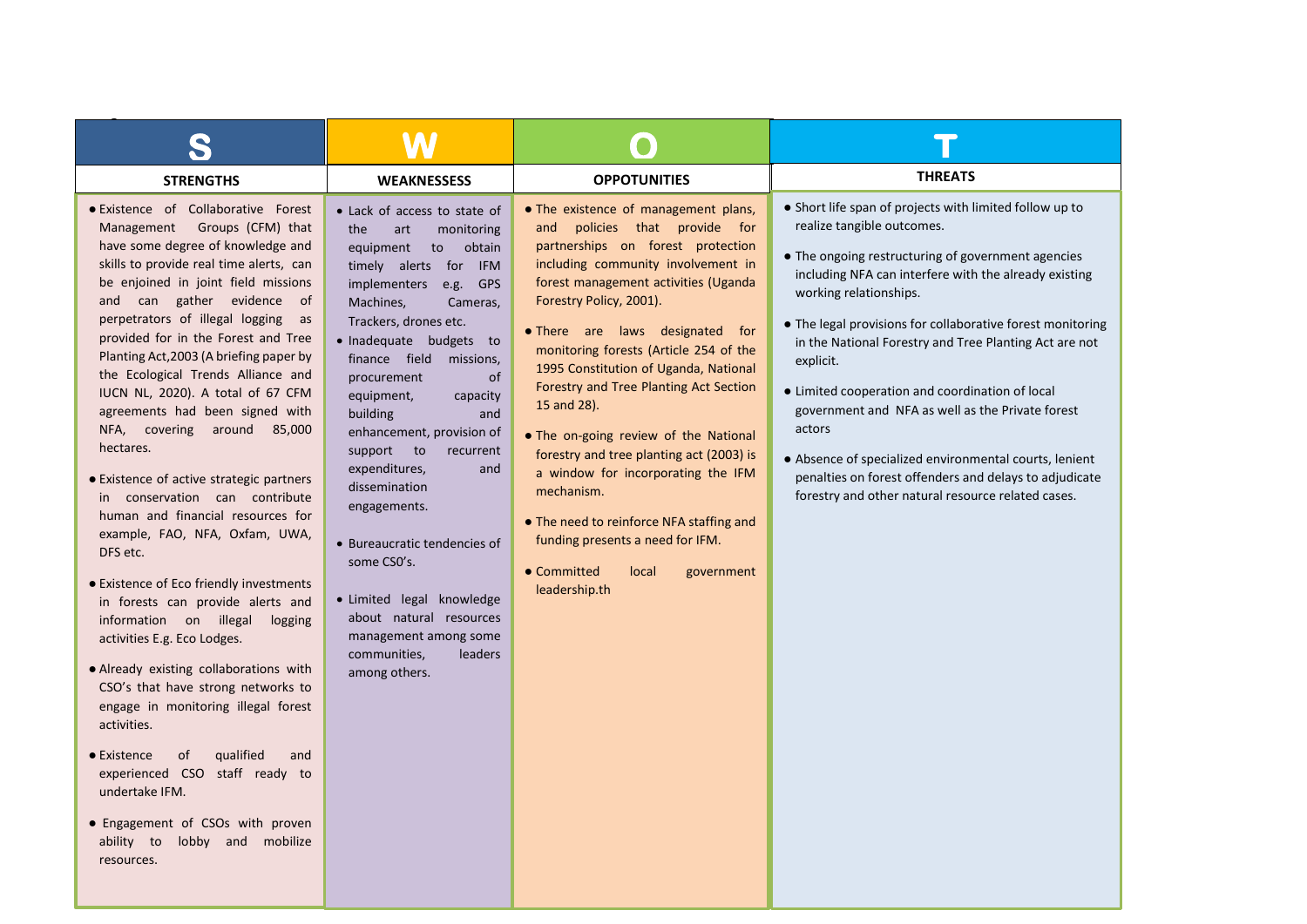#### <span id="page-11-0"></span>**12.0 POLICY, LEGAL AND INSTITUTIONAL FRAMEWORK FOR IFM IN UGANDA**

The Policy Environment is favorable for Independent Forest Monitoring mechanisms in forest reserves. The Forest Policy (2001) Statement 5 on collaborative forest management states that; "*the Government will promote innovative approaches to community participation in forest management on both government and private forest land".* This will address the disincentives associated with a protectionist approach to forest management, and the destructive practices associated with open access to forest resources.

The National Forest Plan Uganda (2013) Section 9 acknowledges local communities, tree growers and private forest owners, traders in forest products, NGOs and CBOs among the institutions to implement the plan in protecting forests in Uganda. The role of civil society organizations (NGOs) in implementing the national forest plan includes the following:

- Advocacy for increased understanding of the role of forests in national and local development
- Promotion of government accountability with regard to use of resources and delivery of services
- Participation in partnership arrangements for management and utilization of forests
- Public education, information dissemination,
- Training of local communities, private forest owners and resource managers
- Action research and advisory service delivery.

**Section** 28: 2(d) of the National Forest and Tree Planting Act (2003) provides ground for involving local communities in forest management including forest resource monitoring. The event that the government chooses to implement IFM through community based organizations, Section 15 of National Forest and Tree Planting Act (2003) allows the NFA to enter into collaborative forest management arrangements with a forest user group for purposes of managing a central reserve or part of it in accordance with regulations or guidelines issued. The Policy and laws imply that the IFM shall be implemented with the National Forestry Authority and there should be clear terms of reference for the implementing partners.

### **13.0 MONITORING THE IMPLEMENTATION OF THE STRATEGY.**

Initially, NAPE will lead the CSO's IFM strategy to coordinate its effective implementation. This role will be rotational to ensure impartiality, equal opportunities and credibility. This will be on a renewable term basis of four years for two terms subject to appraised performance. No institution will coordinate for more than two terms 8 years in total.

### <span id="page-11-1"></span>**14.0 COMMUNICATION OF FINDINGS**

The IFM mission implementing partners will provide on-spot/ field information on illegal logging and other forms of forest degradation and send information to the coordination center for onward collective action with the mandated agencies like NFA, DFS, Environmental Police and line Ministry (MoWE).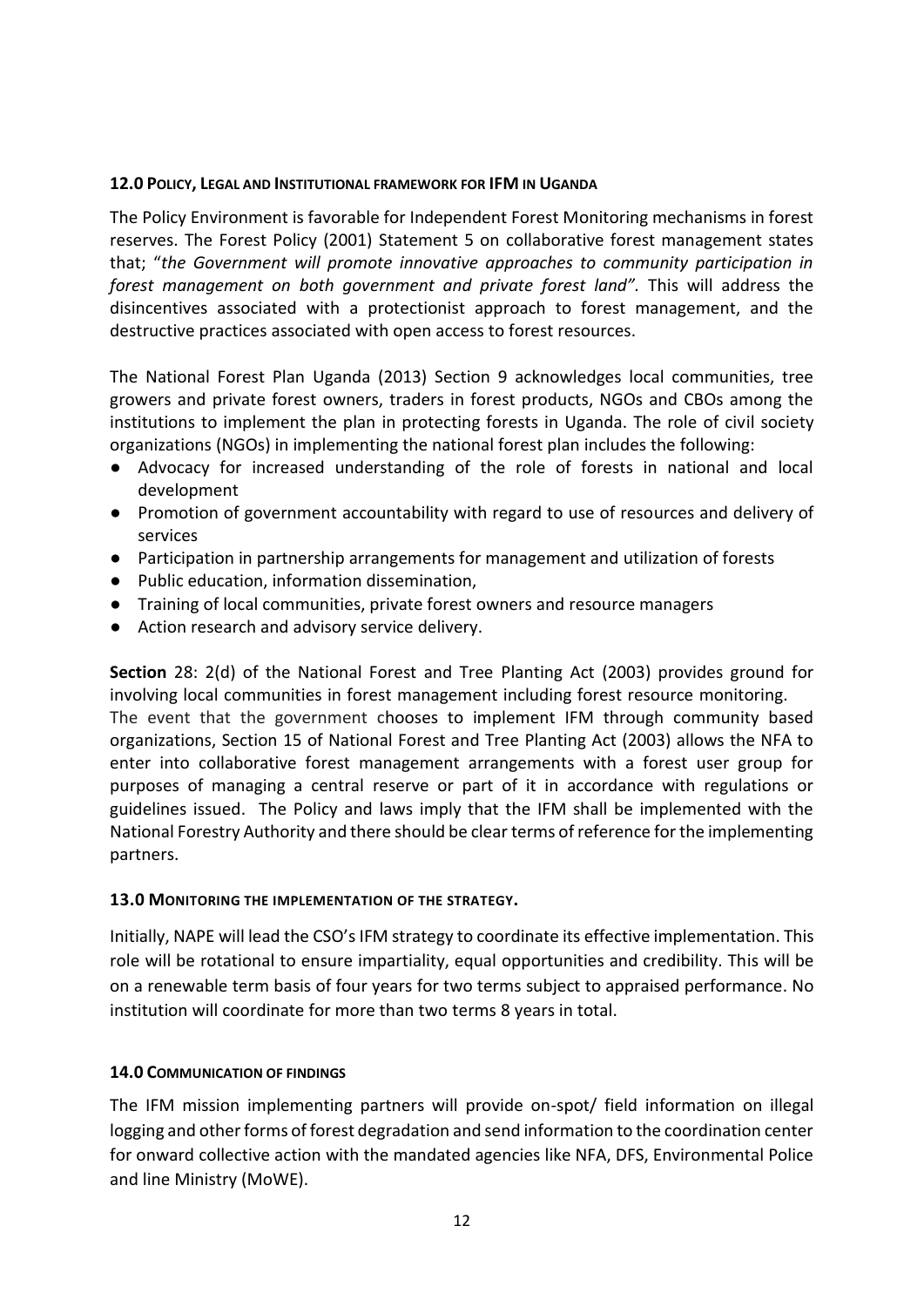Reports from all IFM missions shall be shared among participating institutions and the mandated agencies. The mandate and structures for forest protection lies upon the government through NFA, UWA and DFS. In case of an urgent need for response, the line mandated agencies will be informed.

A communication mechanism involving the technical arms of the mandated agencies (UWA, NFA and DFS), local communities, law enforcers, CBOs CSOs, local government shall be established to facilitate information sharing to all interested parties.

The participating institutions shall use following modes of communication in tandem with the governing communication guidelines;

Electronic, print, digital media and through Information education and communication materials as shall be deemed fit.

The IFM communication mechanism shall be built on transparency and truth within the above specified modes of communication.

## <span id="page-12-0"></span>**15.1 The IFM communications shall uphold the following values.**

- 1. **Simplicity;** the language used in reporting and communication should be easy to read, understand and interpret.
- 2. **Factual**; the reports and information thereof should be backed by proven evidence

### <span id="page-12-1"></span>**16.0 STRUCTURE OF IFM ACTION PLAN**

- Define activities within the thematic areas identified for example visit forest boundaries as part of monitoring forest encroachment.
- Sign MOUs with mandated agencies.
- Assemble and review relevant documents / policies for IFM
- Develop checklist of items and resources (include template tools, protective gears, GPS and related accessories), choose team leader, establish contact points/people/persons, community guide, seek permission, field visit mobile team for briefing/induction/orientation/ others honorariums/daily subsistence allowances (DSAs).
- Procure necessary equipment like protective gears, GPS tools, Stationery and means of transport.
- Develop/ review IFM monitoring tools
- Lobby ministry; MoWE for policy inclusion and IFM institutionalization.
- Develop terms of references
- Hire consultant/consultancy
- Identify CSO for participation
- Consult conservation focused NGOs, CSOs members and key stakeholders interested in IFM.
- Validating the IFM mission report (consultancy outcomes)
- Develop and produce appropriate IFM IEC materials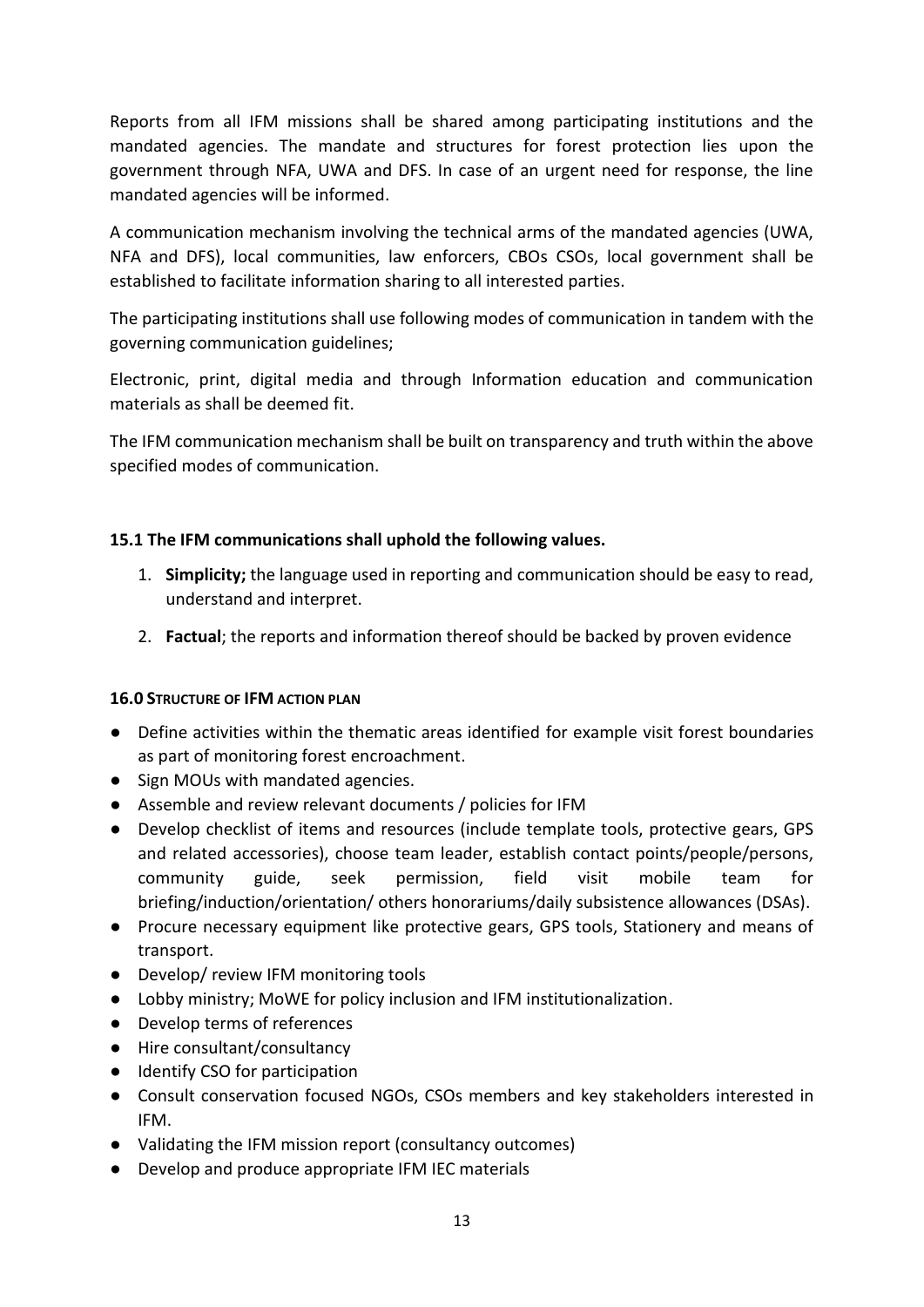- Train communities in and adjacent to forests on IFM
- Engage the public, communities and stakeholders through the mass media, Community engagements and digital platforms (Social media platforms, regional radios, Television stations, and newspapers)
- Capacity training sessions for NGOs and CBOs as forest managers on IFM (orient them on application of GIS tools (Equipment) and software to improve capacity for forest monitoring and conservation in the forest on both temporal and spatial contexts and remote sensing as well as skills on baseline for evaluating plans.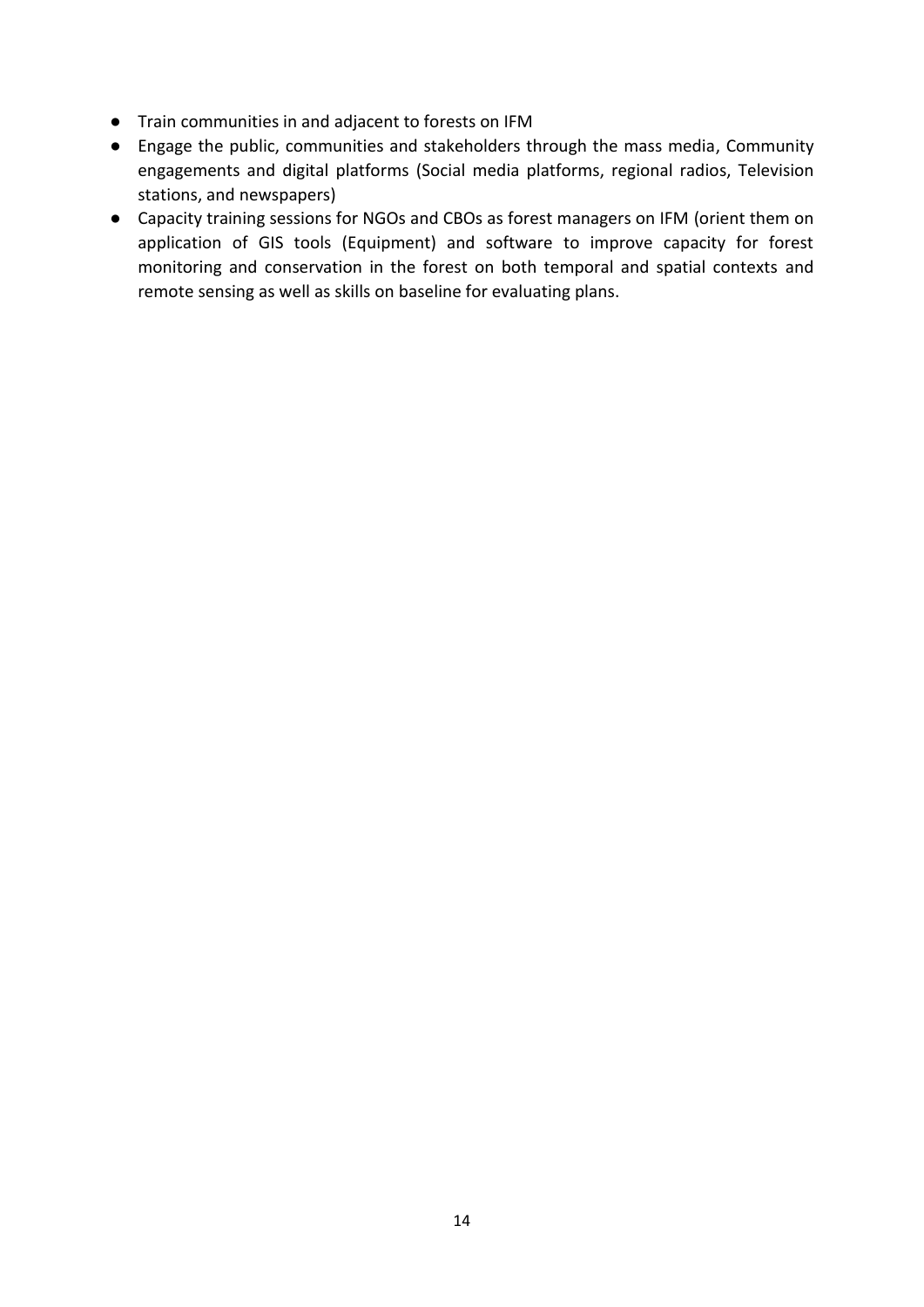# **17.0 PROPOSED INTERVENTIONS, EXPECTED OUTPUTS /OUTCOMES AND PROPOSED BUDGET LINES**

<span id="page-14-0"></span>

| <b>Objective indicators</b>  | <b>Activities</b>                                                                 | <b>Resource inputs</b> | budget<br>The | <b>Resource outputs</b> | <b>Means of verification</b> | <b>Outcomes</b>          |
|------------------------------|-----------------------------------------------------------------------------------|------------------------|---------------|-------------------------|------------------------------|--------------------------|
|                              |                                                                                   |                        | to<br>be      |                         |                              |                          |
|                              |                                                                                   |                        | determined    |                         |                              |                          |
|                              |                                                                                   |                        | the<br>by     |                         |                              |                          |
|                              |                                                                                   |                        | implementer   |                         |                              |                          |
|                              | • Enhance the capacity $  \cdot \rangle$ 2Training workshops on $  \cdot \rangle$ | Trainers<br>3          |               | • Acquired              | · Reports,                   | baselines   Demonstrated |
| of communities, local        | for<br>IFM<br>three                                                               | for 30 workshops,      |               | knowledge<br>on         | newspapers,                  | Use of Knowledge         |
| administration               | communities in each of $\bullet$                                                  | Meals and              |               | legislations,           | lists,<br>attendance         | and skills by CFMs,      |
| leaders and CSOs in          | the five forest reserves   refreshments,                                          |                        |               | policies<br>and         | photographs.<br>Training     | local communities        |
| forests surveillance,        | on IFM totaling to 10 $\bullet$                                                   | Transport              |               | regulations.            | invitation<br>manual,        | in IFM.                  |
| compliance<br>on             | workshops                                                                         | refund, training       |               | • Acquired              | letters.                     |                          |
| existing regulations of      |                                                                                   |                        |               | knowledge<br>and        |                              |                          |
| forest governance by<br>2023 |                                                                                   |                        |               | skills<br>on            |                              |                          |
|                              |                                                                                   |                        |               | surveillance<br>in      |                              |                          |
|                              |                                                                                   |                        |               | monitoring              |                              |                          |
|                              |                                                                                   |                        |               | • Acquired              |                              |                          |
|                              |                                                                                   |                        |               | reporting skills on     |                              |                          |
|                              |                                                                                   |                        |               | IFM                     |                              |                          |
|                              |                                                                                   |                        |               |                         |                              |                          |
|                              |                                                                                   |                        |               |                         |                              |                          |
|                              |                                                                                   |                        |               |                         |                              |                          |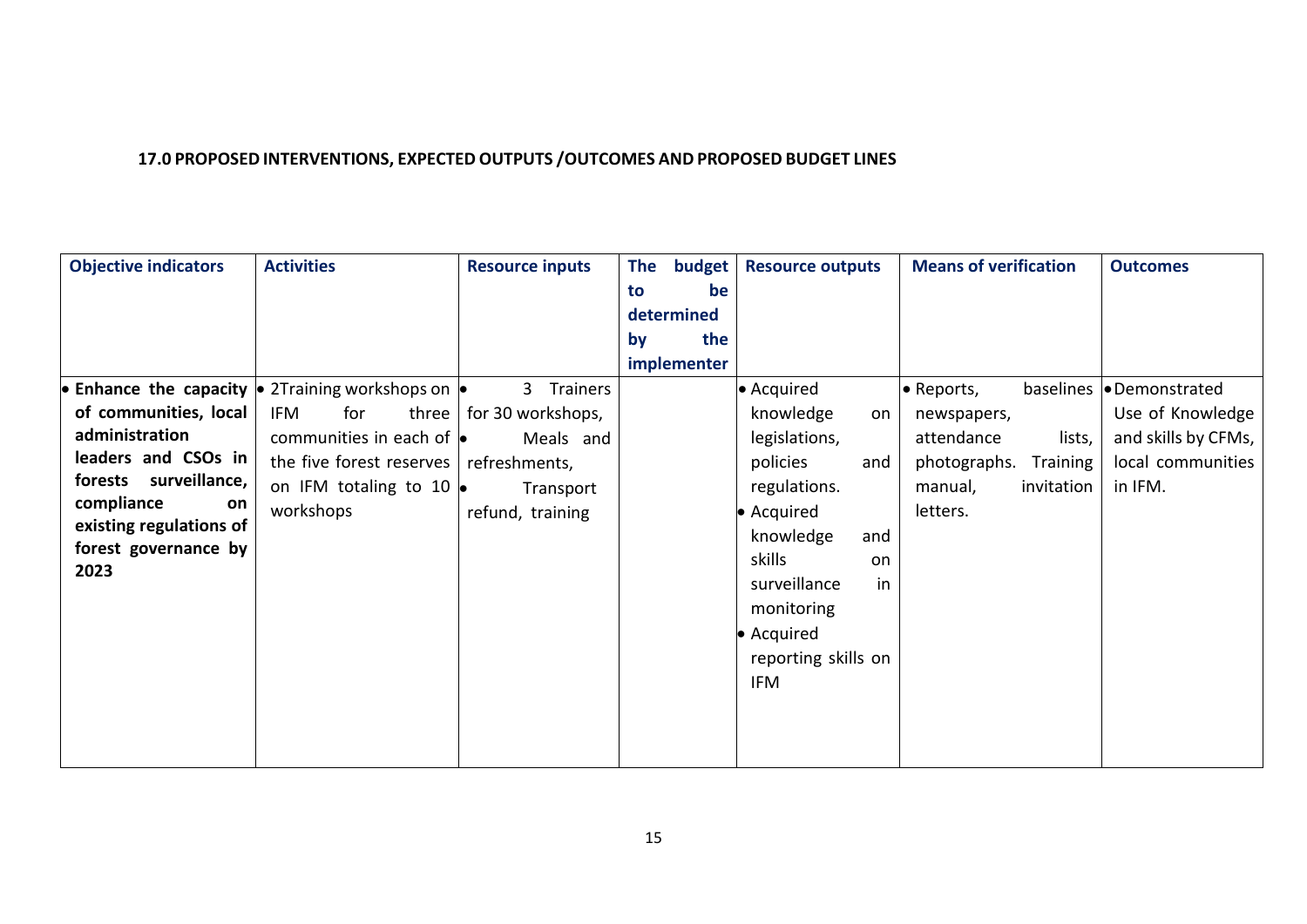| • 2Training workshops on $\bullet$ 2trainers,<br>IFM for district leaders $\bullet$ training venue<br>of three transboundary $\bullet$ transport refund<br>districts for the EACH of $\bullet$ meals<br>the five central forest<br>reserves totaling to 10<br>workshops. | and<br>refreshments                                                                     | • Acquired<br>knowledge<br>on<br>legislations,<br>policies<br>and<br>regulations.<br>· Acquired<br>knowledge<br>and<br>skills<br>on<br>surveillance<br>in<br>monitoring<br>• Acquired<br>reporting skills on<br><b>IFM</b> | • Reports,<br>newspapers,<br>attendance<br>lists,<br>photographs.<br>Training<br>invitation<br>manual,<br>letters. | baselines $\bullet$ Co-operation<br>of<br>local leaders with<br>CSOs in IFM. |
|--------------------------------------------------------------------------------------------------------------------------------------------------------------------------------------------------------------------------------------------------------------------------|-----------------------------------------------------------------------------------------|----------------------------------------------------------------------------------------------------------------------------------------------------------------------------------------------------------------------------|--------------------------------------------------------------------------------------------------------------------|------------------------------------------------------------------------------|
| $\bullet$ 10 training meetings for $\bullet$ Sociologist,<br>bio cultural biodiversity<br>conservationists                                                                                                                                                               | forester,<br>custodians<br>of                                                           | • Acquired<br>knowledge<br>and<br>skills<br>on<br>bio-                                                                                                                                                                     | • Reports,<br>newspapers,<br>attendance<br>lists,                                                                  | baselines • Use of knowledge<br>and skills akin to<br>bio-cultural forest    |
| around the 5 central<br>forest reserves.                                                                                                                                                                                                                                 | sacred<br>natural<br>sites.                                                             | cultural needs and<br>how it links to IFM                                                                                                                                                                                  | photographs.<br>Training<br>invitation<br>manual,                                                                  | conservation.                                                                |
| • Supervision<br>and<br>coordination<br>by<br>the<br>lead organization                                                                                                                                                                                                   | · Refreshments,<br>transport refund,<br>hiring,<br>venue<br>accommodation,<br>transport | and climate crisis.                                                                                                                                                                                                        | letters.                                                                                                           |                                                                              |
| <b>information <math>\bullet</math></b> Organizing<br>• Increase<br>sharing<br><b>IFM</b><br>Dissemination<br>on                                                                                                                                                         | Facilitators<br>to<br>disseminate, meals                                                | · Disseminated,<br>for<br>reports<br>all                                                                                                                                                                                   | • Reports,<br>lists, pull up banners,                                                                              | attendance • Recommendations<br>of<br>the<br>reports                         |
| findings<br>of<br>field<br>workshops on mission                                                                                                                                                                                                                          | and refreshments                                                                        | stakeholders                                                                                                                                                                                                               | social media messages,                                                                                             | being<br>reported                                                            |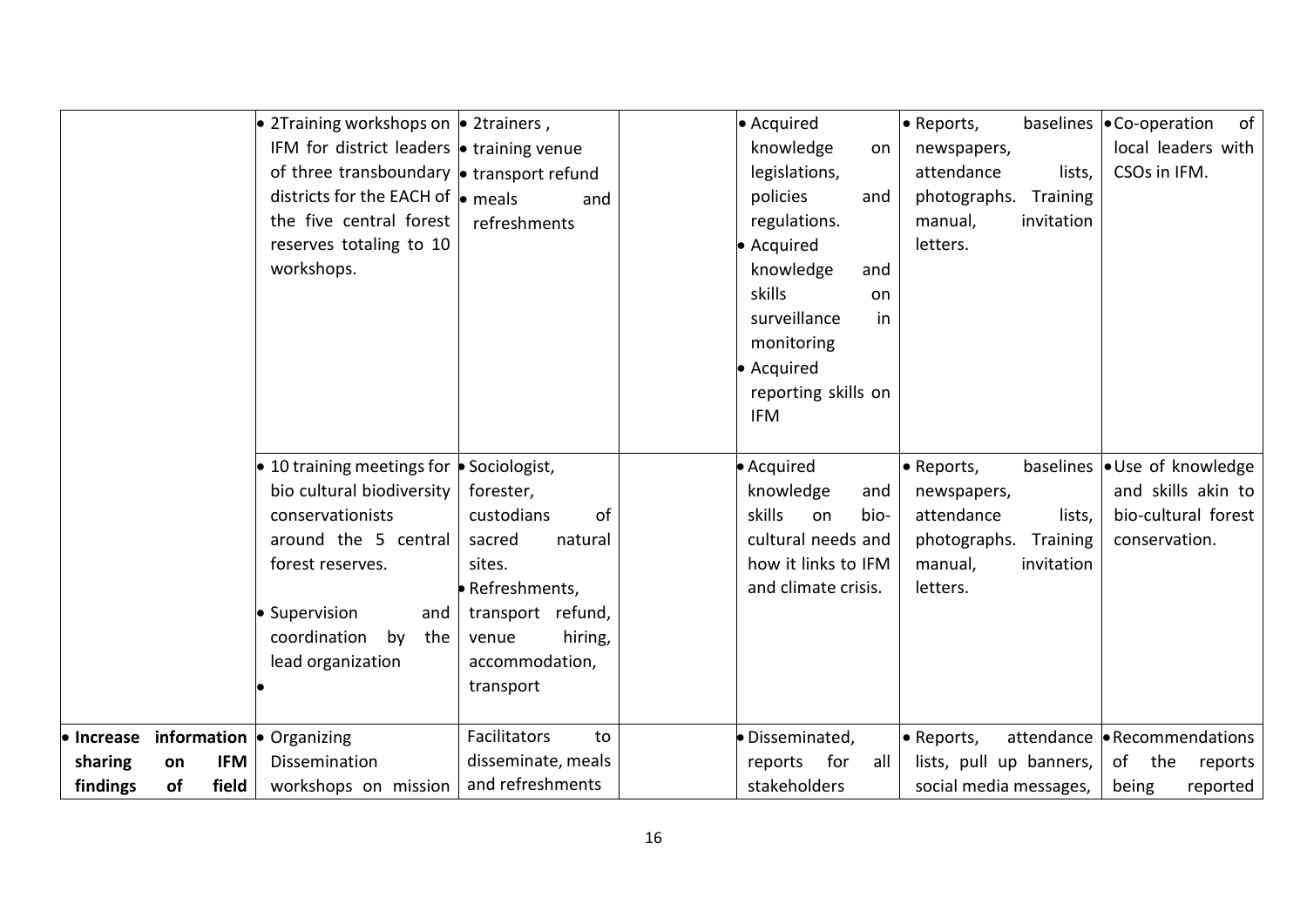| missions<br>and               | reports from the five                                       | hire,<br>Venue       |                               |                               | culprits<br>and         |
|-------------------------------|-------------------------------------------------------------|----------------------|-------------------------------|-------------------------------|-------------------------|
| transparency among            | forests and also some                                       | refund,<br>transport |                               |                               | reprimanded             |
| key stakeholders in           | of the lessons leant.                                       | assorted             |                               |                               |                         |
| forest                        | <b>management</b> • Organizing 5 exchange                   | stationery, media    |                               |                               |                         |
| by 2030                       | meetings amongst the                                        |                      |                               |                               |                         |
|                               | five<br>communities                                         |                      |                               |                               |                         |
|                               | neighbouring forests.                                       |                      |                               |                               |                         |
|                               | · Supervision<br>and                                        |                      |                               |                               |                         |
|                               | coordination<br>the<br>by                                   |                      |                               |                               |                         |
|                               | lead organization                                           |                      |                               |                               |                         |
|                               | · Procurement<br><sub>of</sub><br>a                         |                      |                               |                               |                         |
|                               |                                                             |                      |                               |                               |                         |
|                               | vehicle for the project.                                    |                      |                               |                               |                         |
| • Promote                     | • Conduct 5 seminars of $\vert \cdot \vert$ facilitators of |                      | • Developed MOUs   Attendance |                               | lists, Develop<br>joint |
| collaborations<br>and         | key stakeholders<br>on                                      | the<br>seminars,     | for all partners              | photographs,<br>media         | campaigns/ drives       |
| cooperation of CSO's,         | their<br>roles<br>and                                       | seminar venues,      | specific<br>central           | radio,<br>messages<br>on      | act<br>to<br>on.        |
| DFS, private<br><b>Forest</b> | responsibilities<br>and                                     | food<br>transport,   | forests<br>reserves           | social<br>media<br>and        | illegalities in forest  |
| forest<br>actors<br>in        | determine<br>the                                            | and refreshments,    | IFM<br>where<br>is            | communique to various         | activities              |
| conservation by 2017          | synergies with CSO's                                        | accommodation        | operating such as             | stake holders                 |                         |
|                               | that lead to developing                                     |                      | the<br>districts,             |                               |                         |
|                               | conducive working                                           |                      | community based               |                               |                         |
|                               | relationship.<br>on                                         |                      | groups of women               |                               |                         |
|                               | working<br>operations,                                      |                      | and<br>youth,                 |                               |                         |
|                               | sharing of reports,                                         |                      | cultural<br>leaders,          |                               |                         |
|                               | • Supervision<br>and                                        |                      | the<br>line                   |                               |                         |
|                               | coordination<br>by<br>the                                   |                      | ministry/NFA/                 |                               |                         |
|                               | lead organization                                           |                      | <b>FSSD</b>                   |                               |                         |
| CSO's<br>$\bullet$ Expand     | and • Conduct IFM missions • procurement of                 |                      | $\bullet$ Field               | mission   IFM Mission reports | the<br>Field<br>Use     |
| surveillance<br>CFM's         | and reporting on illegal                                    |                      | reports<br>on                 |                               | mission reports for     |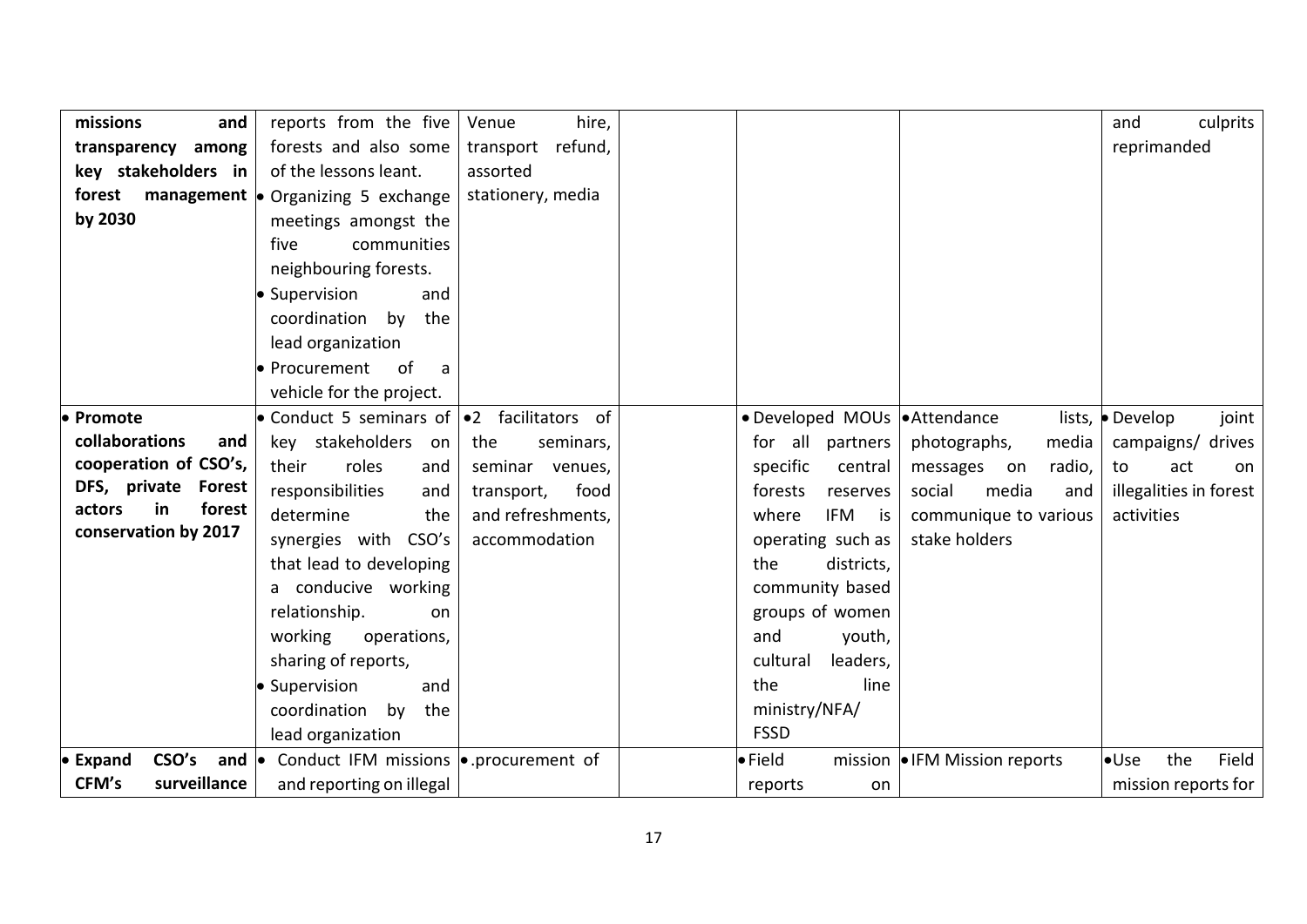| reporting<br>of<br>and               | activities in the<br>$5^{\circ}$                      | Surveillance                  | illegalities in the                                | advocacy,<br>seek  |
|--------------------------------------|-------------------------------------------------------|-------------------------------|----------------------------------------------------|--------------------|
| illegal forest activities            |                                                       |                               |                                                    |                    |
|                                      | central forest reserves                               | equipment                     | central<br>forest                                  | government         |
| across the logging $\vert_{\bullet}$ | 5 Trainings for CFMs • trainer on use of              |                               | their<br>reserves<br>$\overline{ }$                | intervention,      |
| value chain by 2017                  | and CSOs around five                                  | equipment,                    | the<br>nature,                                     | apprehend          |
|                                      | districts                                             | on • Facilitation of the      | perpetrators, the                                  | perpetrators       |
|                                      | surveillance<br>and                                   | team of the field             | drivers of these                                   |                    |
|                                      | reporting,<br>use<br>of                               | team comprised of             | illegalities,<br>the                               |                    |
|                                      | surveillance                                          | forester,<br>a                | actions taken and                                  |                    |
|                                      | equipment and tools                                   | sociologist,                  | recommendations                                    |                    |
|                                      | $\bullet$ \0'Supervision                              | environmentalists,            |                                                    |                    |
|                                      | and                                                   |                               |                                                    |                    |
|                                      | coordination by<br>the                                | and lawyer among              |                                                    |                    |
|                                      | lead organization                                     | others.                       |                                                    |                    |
|                                      |                                                       | • Meals<br>and                |                                                    |                    |
|                                      |                                                       | refreshments                  |                                                    |                    |
|                                      |                                                       | coordination,                 |                                                    |                    |
|                                      |                                                       | visits, production            |                                                    |                    |
|                                      |                                                       | of reports<br>and             |                                                    |                    |
|                                      |                                                       | dissemination of              |                                                    |                    |
|                                      |                                                       | reports                       |                                                    |                    |
| <b>Enhance</b>                       | <b>CSO's • Documenting</b>                            | the <b>Position</b><br>forest | • Reports produced $\bullet$ Number of reported,   | • A robust system  |
| reporting                            |                                                       |                               |                                                    |                    |
| on<br>non-                           | flouted laws in illegal                               | monitoring cadres             | the<br>line<br>Prosecuted<br>for<br>and            | effectively<br>for |
| compliance to existing               | logging processes                                     | embedded<br>with              | ministry,<br>convicted cases<br>law                | implementing the   |
|                                      | laws and regulations $\bullet$ Presenting the flouted | environmental                 | enforcers,<br>DFS .Number of Black listed          | Laws, regulations  |
| to policy and decision               | laws to policy makers                                 | police at<br>points           | and<br><b>NFA</b><br>for<br>individuals, companies | and standards of   |
| makers<br>forest<br>in               | the<br>such<br>natural                                | where<br>illegal              | follow up<br>other agencies<br>and                 | the forest sector  |
| governance by 2030.                  | resource committee of                                 | logging is taking             | involved in illegalities                           | established.       |
|                                      | parliament.                                           | place, check points           |                                                    |                    |
|                                      |                                                       | and timber and                |                                                    |                    |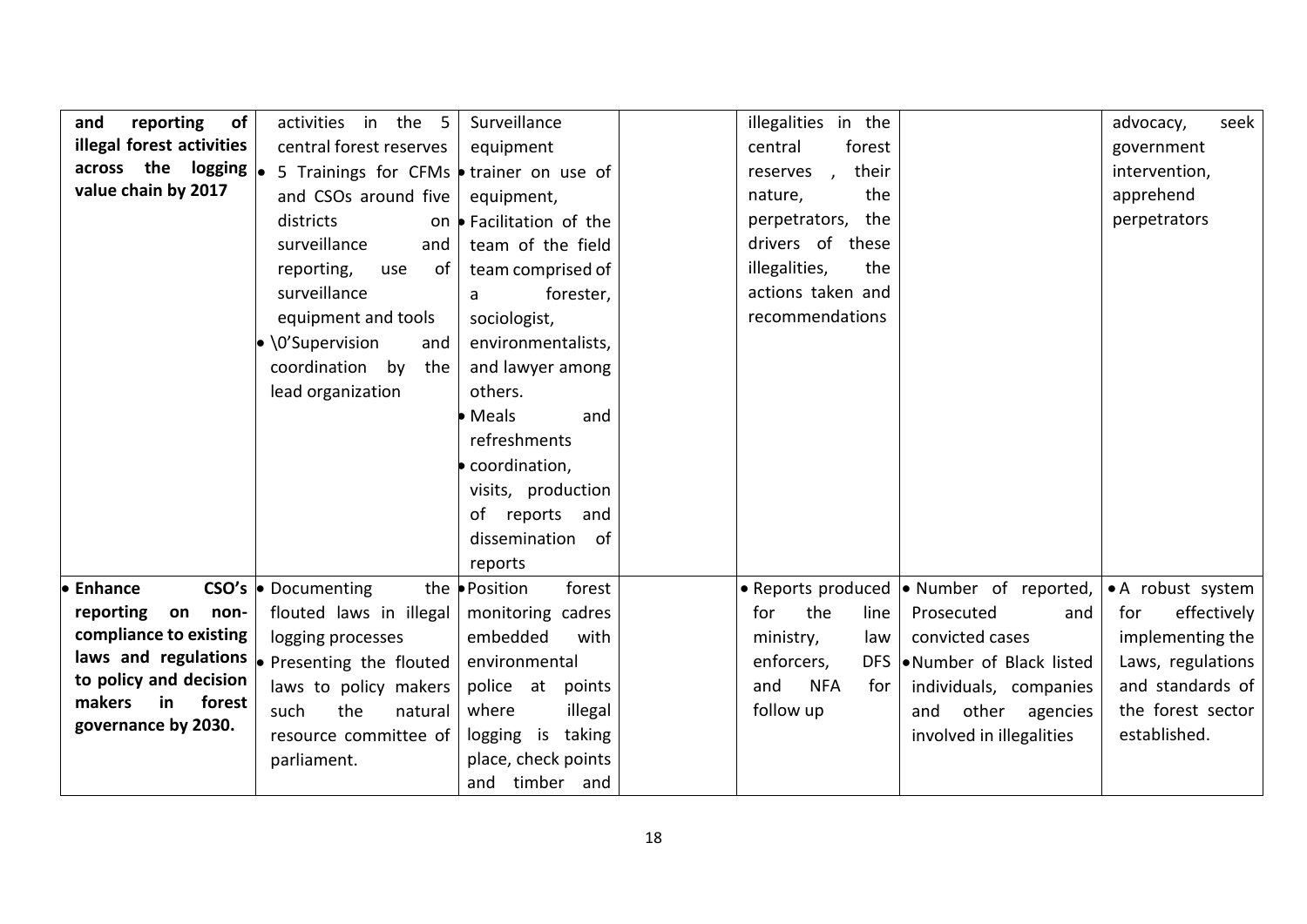|                            | · Supervision<br>and                                          | charcoal<br>yards                     |                       |                                              |                                   |
|----------------------------|---------------------------------------------------------------|---------------------------------------|-----------------------|----------------------------------------------|-----------------------------------|
|                            | coordination<br>by<br>the                                     | cadres along with                     |                       |                                              |                                   |
|                            | lead organization                                             | illegal<br>forest                     |                       |                                              |                                   |
|                            |                                                               | activities enforcers                  |                       |                                              |                                   |
| <b>Influence</b><br>policy | • Analyze<br>the                                              | existing $\bullet$ 3 consultants with | Produced<br>$\bullet$ | Number of policy $\bullet$ Use policy briefs |                                   |
| reviews<br>through         | policy<br>for<br>gaps                                         | expertise<br>in.                      | Policy<br>briefs,     | briefs disseminated                          | for advocacy to                   |
| advocacy processes         | inclusion.                                                    | environment,                          | different<br>on       |                                              | strengthen policy                 |
|                            | • Prepare policy briefs                                       | policy analysis and                   | advocacy              |                                              | follow up<br>and                  |
|                            | · Organize an advocacy                                        | environmental law                     | themes.               |                                              | interventions                     |
|                            | dialogue meeting with                                         |                                       |                       |                                              | • A high level of                 |
|                            | the policy makers.                                            |                                       |                       |                                              | activism<br>and                   |
|                            | · Supervision<br>and                                          |                                       |                       |                                              | vigilance in                      |
|                            | coordination<br>by<br>the                                     |                                       |                       |                                              |                                   |
|                            | lead organization                                             |                                       |                       |                                              |                                   |
| Provide support to         | $\bullet$ Hiring the services of $\bullet$ 5 lawyers based in |                                       | • Perpetuators        | of •Number<br>of                             | cases $\bullet$ High intensity of |
| litigation of illegal      | $\mathsf{to}$<br>lawyers<br>pursue                            | one of the districts                  | illegal<br>logging    | for<br>reported                              | convicted<br>cases                |
| forest cases in courts     | community<br>interest                                         | neighbouring the                      | reprimanded and       | reprimanding<br>and                          | and<br>strong                     |
| of law                     | litigation                                                    | 5 central forest                      | apprehended           | apprehension in courts                       | penalties                         |
|                            | • Supervision<br>and                                          | reserves                              |                       | arbitration<br>of<br>law,                    | recorded                          |
|                            | coordination<br>the<br>by                                     |                                       |                       | committees                                   |                                   |
|                            | lead organization                                             |                                       |                       |                                              |                                   |
| <b>Influence</b><br>the    | $\bullet$ Constituting                                        | 5   Selection<br>and                  | • Sarbitration        | • Number<br>of                               | cases <b>.</b> Positive           |
| development<br>of          | conflict<br>community                                         | of<br>appointment                     | committee's           | resolutions<br>arbitrated,                   | implications                      |
| conflict<br>resolution     | resolution committees                                         | arbitration                           | established in the    | made and adopted by                          | registered<br>in                  |
| mechanisms                 | community's<br>the<br>in l                                    | committee's in the                    | five central forest   | district<br>forest                           | curbing                           |
|                            | peripheral<br>the<br>to                                       | five central forest                   | reserves<br>and       | arbitration committee's                      | commercial driven                 |
|                            | central forest reserves                                       | reserves.                             | conflict resolution   |                                              | interests on forest               |
|                            | comprising 7 members                                          | of<br>Facilitation                    |                       |                                              |                                   |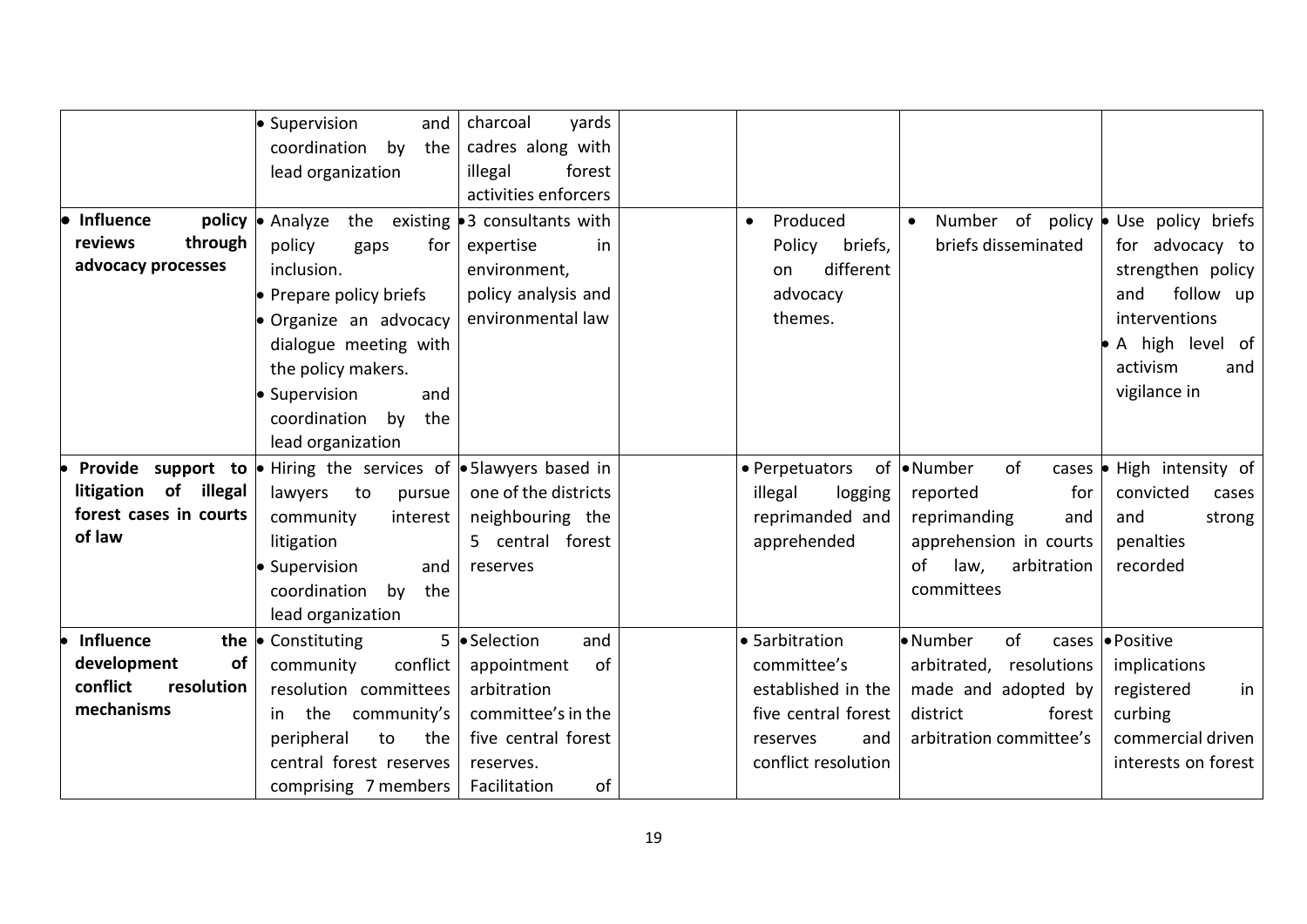| taking<br>into<br>account | conflict<br>quarterly | meetings held on         | conservation<br>by |
|---------------------------|-----------------------|--------------------------|--------------------|
| inclusiveness.            | resolution<br>and     | quarterly basis.         | private developers |
| • Supervision<br>and      | arbitration           | $\bullet$ Holding<br>the |                    |
| coordination by<br>the    | meetings for the      | technical staff in       |                    |
| lead organization         | arising<br>conflicts  | the forest sector        |                    |
|                           | out of commercial     | accountable<br>for       |                    |
|                           | private developers    | actions or<br>non-       |                    |
|                           | decisions<br>and      | action taken and         |                    |
|                           | taken<br>by           | developing               |                    |
|                           | technocrats.          | on.<br>consensus         |                    |
|                           |                       | resolutions taken.       |                    |